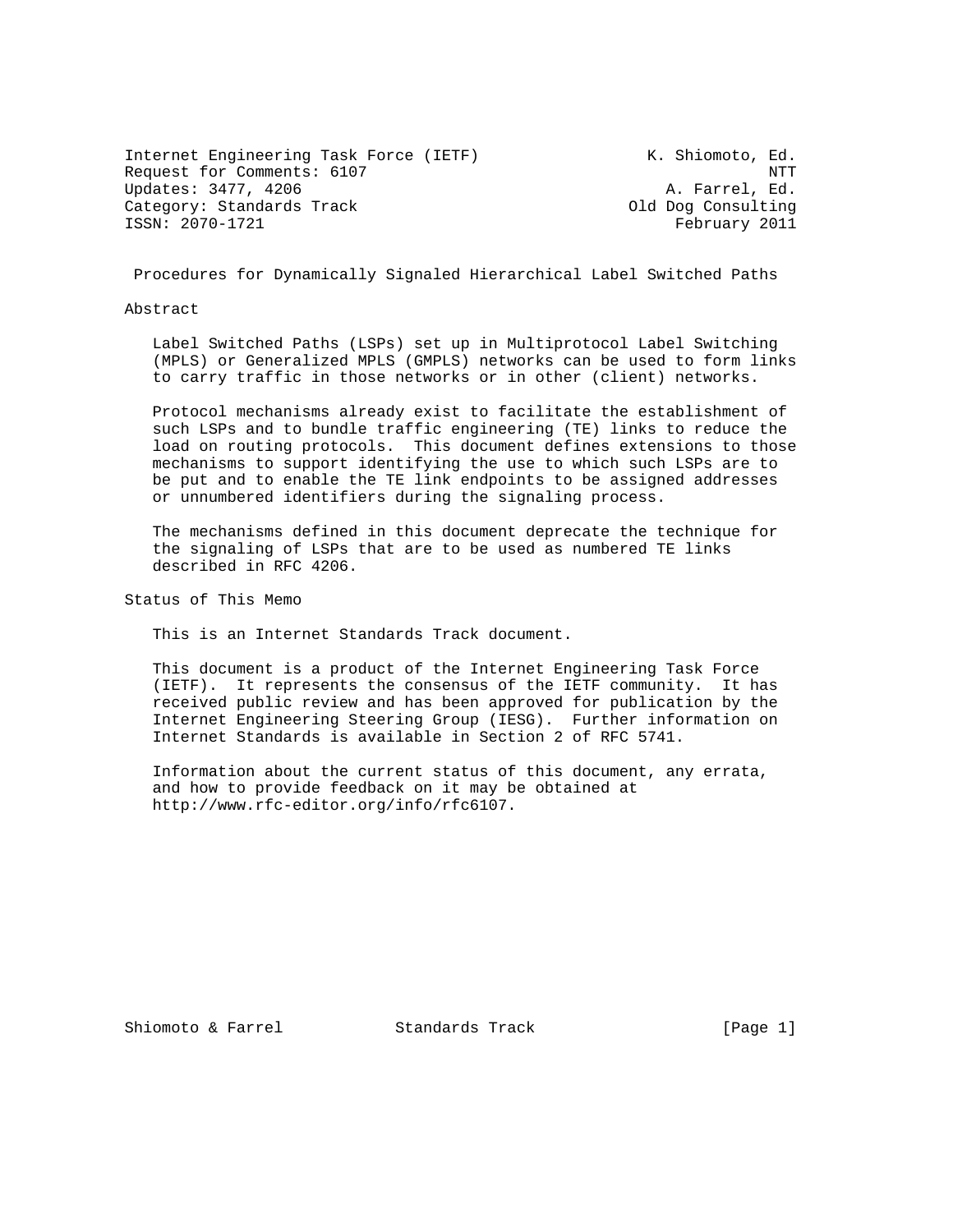# Copyright Notice

 Copyright (c) 2011 IETF Trust and the persons identified as the document authors. All rights reserved.

 This document is subject to BCP 78 and the IETF Trust's Legal Provisions Relating to IETF Documents

 (http://trustee.ietf.org/license-info) in effect on the date of publication of this document. Please review these documents carefully, as they describe your rights and restrictions with respect to this document. Code Components extracted from this document must include Simplified BSD License text as described in Section 4.e of the Trust Legal Provisions and are provided without warranty as described in the Simplified BSD License.

# Table of Contents

|  | 1. Introduction and Problem Statement 3                              |
|--|----------------------------------------------------------------------|
|  |                                                                      |
|  |                                                                      |
|  |                                                                      |
|  |                                                                      |
|  |                                                                      |
|  |                                                                      |
|  |                                                                      |
|  |                                                                      |
|  |                                                                      |
|  |                                                                      |
|  |                                                                      |
|  | 1.3.2. Routing Adjacency Establishment and Link                      |
|  |                                                                      |
|  |                                                                      |
|  | 1.3.4. Configuration and Management Techniques 8                     |
|  |                                                                      |
|  | 1.3.6. Establishing Numbered FAs through Signaling                   |
|  |                                                                      |
|  | 1.4. Overview of Required Extensions 10                              |
|  | 1.4.1. Efficient Signaling of Numbered FAs 10                        |
|  | 1.4.2. LSPs for Use as Private Links 10                              |
|  | 1.4.3. Signaling an LSP for Use in Another Network 10                |
|  | 1.4.4. Signaling an LSP for Use in a Link Bundle $\dots\dots\dots11$ |
|  | 1.4.5. Support for IPv4 and IPv6 11                                  |
|  | 1.4.6. Backward Compatibility 11                                     |
|  |                                                                      |
|  | 2.1. Common Approach for Numbered and Unnumbered Links 11            |
|  |                                                                      |
|  | 2.3. IGP Instance Identification 12                                  |
|  |                                                                      |
|  |                                                                      |

Shiomoto & Farrel Standards Track [Page 2]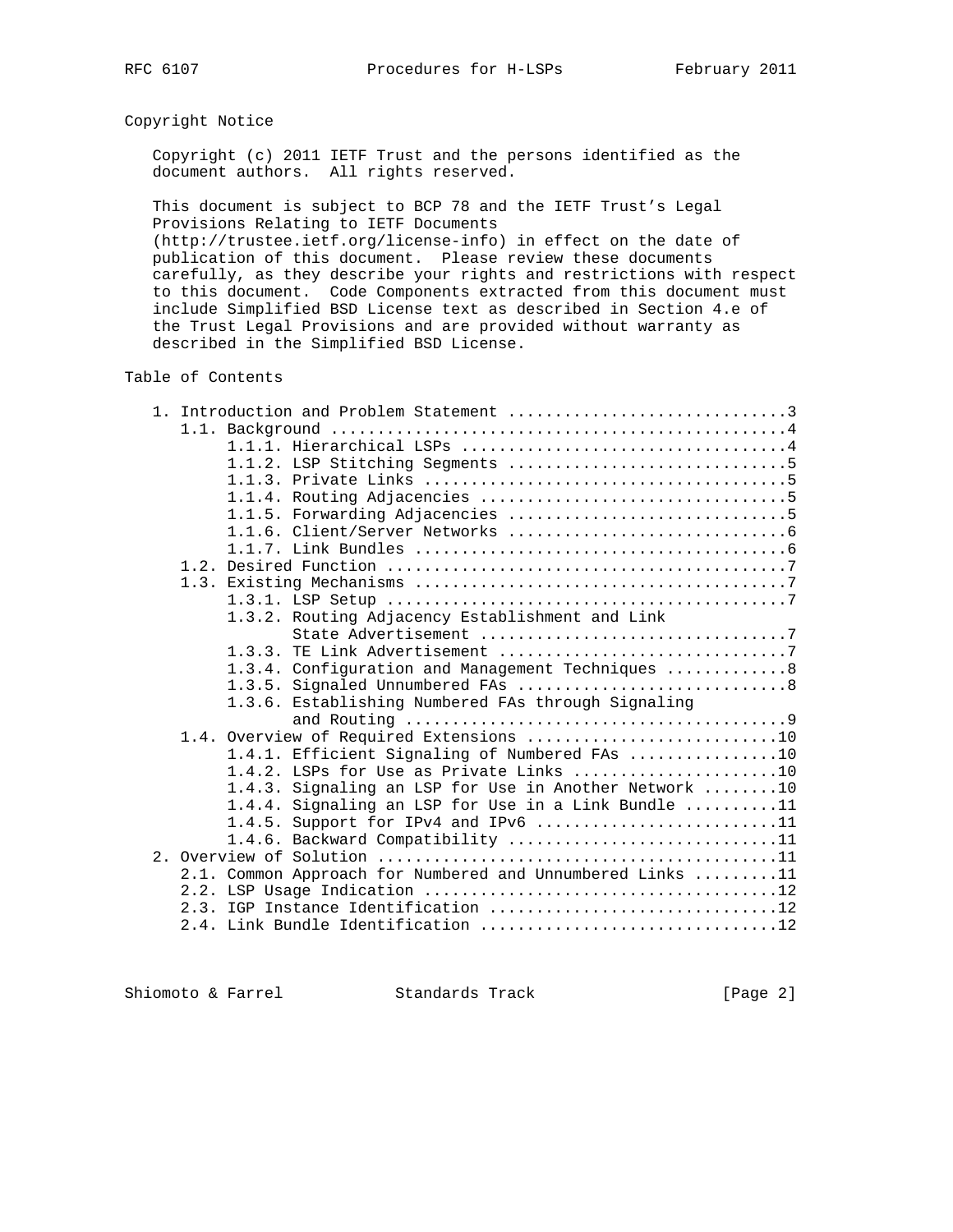| 3. Mechanisms and Protocol Extensions 13                 |
|----------------------------------------------------------|
| 3.1. LSP TUNNEL INTERFACE ID Object 13                   |
| 3.1.1. Existing Definition and Usage 13                  |
| 3.1.2. Unnumbered Links with Action Identification 13    |
| 3.1.3. IPv4 Numbered Links with Action Identification 16 |
| 3.1.4. IPv6 Numbered Links with Action Identification 17 |
|                                                          |
| 3.3. Component Link Identification TLV 19                |
| 3.3.1. Unnumbered Component Link Identification 20       |
| 3.3.2. IPv4 Numbered Component Link Identification 20    |
| 3.3.3. IPv6 Numbered Component Link Identification 21    |
|                                                          |
|                                                          |
| 3.6. Error Cases and Non-Acceptance 22                   |
|                                                          |
|                                                          |
|                                                          |
|                                                          |
|                                                          |
| 5.3. New Error Codes and Error Values 26                 |
|                                                          |
|                                                          |
|                                                          |
|                                                          |

#### 1. Introduction and Problem Statement

 Traffic Engineering (TE) links in a Multiprotocol Label Switching (MPLS) or a Generalized MPLS (GMPLS) network may be constructed from Label Switched Paths (LSPs) [RFC4206]. Such LSPs are known as hierarchical LSPs (H-LSPs).

 The LSPs established in one network may be used as TE links in another network, and this is particularly useful when a server layer network (for example, an optical network) provides LSPs for use as TE links in a client network (for example, a packet network). This enables the construction of a multilayer network (MLN) [RFC5212].

 When the number of TE links (created from LSPs or otherwise) between a pair of nodes grows large, it is inefficient to advertise them individually. This may cause scaling issues in configuration and in the routing protocols used to carry the advertisements. The solution (described in [RFC4201]) is to collect the TE links together and to advertise them as a single TE link called a link bundle.

Shiomoto & Farrel Standards Track [Page 3]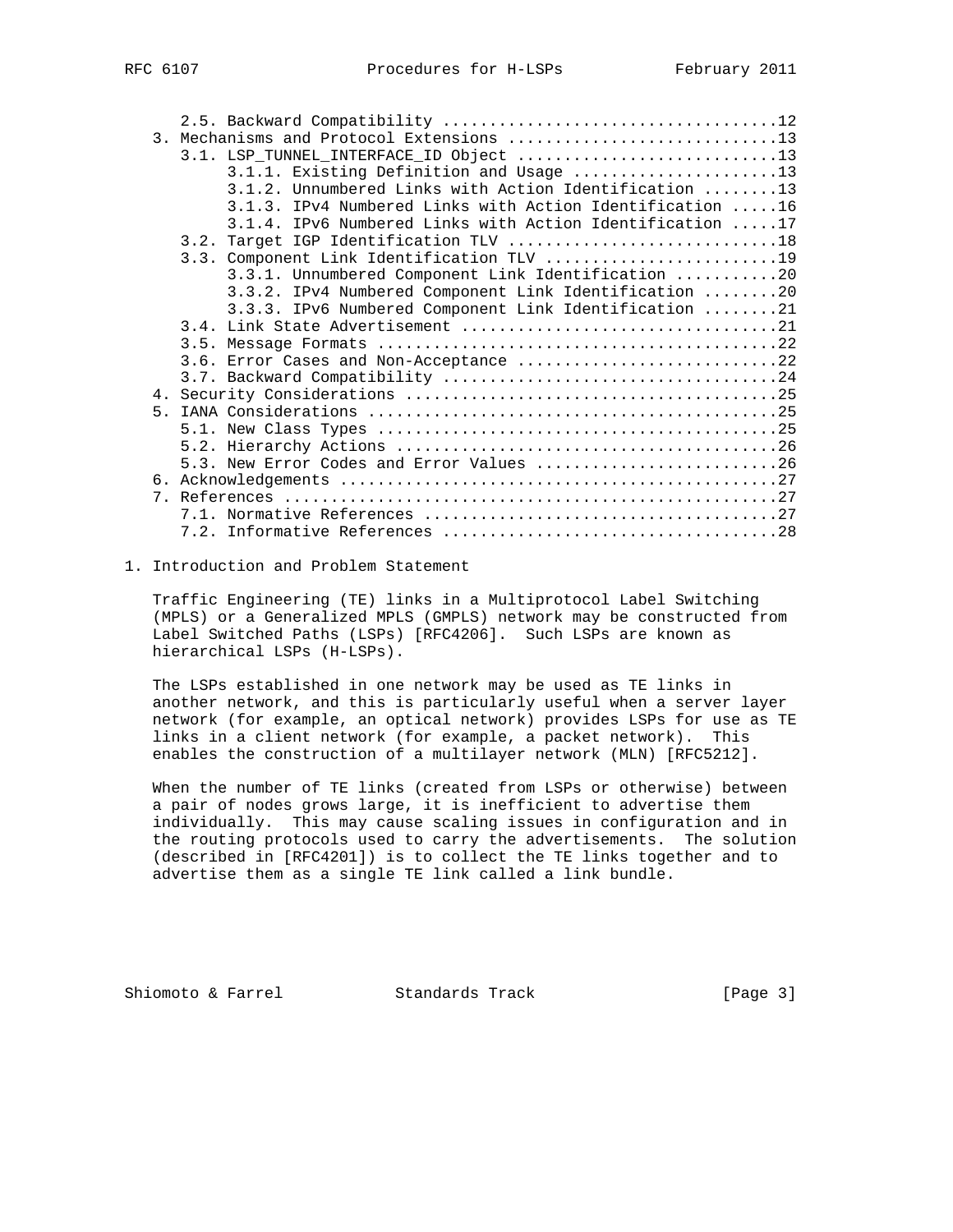These various mechanisms have proved to be very powerful in building dynamically provisioned networks, but, as set out later in this document, several issues have been identified during deployment with how LSPs are established and made available for use as H-LSPs or as components of a link bundle, and with how these links are advertised appropriately in an interior gateway protocol (IGP). These issues relate to how the LSP's endpoints coordinate two things: the use to which the LSP is put and the identifiers of the endpoints.

 This document provides solutions to these issues by defining mechanisms so that the ends of signaled LSPs can exchange information about:

- Whether the LSP is an ordinary LSP or an H-LSP.
- In which IGP instances the LSP should be advertised as a link.
- How the client networks should make use of the new links.
- Whether the link should form part of a bundle (and if so, which bundle).
- How the link endpoints should be identified when advertised.

 This document deprecates one of the mechanisms defined in [RFC4206] for the signaling of LSPs that are to be used as numbered TE links (see Sections 1.3.6 and 1.4.6 for more details), and provides extensions to the other mechanisms defined in [RFC4206] so that the use to which the new LSP is to be put may be indicated during signaling. It also extends the mechanisms defined in [RFC3477] for signaling unnumbered TE links.

 The key words "MUST", "MUST NOT", "REQUIRED", "SHALL", "SHALL NOT", "SHOULD", "SHOULD NOT", "RECOMMENDED", "MAY", and "OPTIONAL" in this document are to be interpreted as described in [RFC2119].

## 1.1. Background

## 1.1.1. Hierarchical LSPs

 [RFC3031] describes how MPLS labels may be stacked so that LSPs may be nested with one LSP running through another. This concept of H-LSPs is formalized in [RFC4206] with a set of protocol mechanisms for the establishment of an H-LSP that can carry one or more other LSPs.

 [RFC4206] goes on to explain that an H-LSP may carry other LSPs only according to their switching types. This is a function of the way labels are carried. In a packet switch capable (PSC) network, the H-LSP can carry other PSC LSPs using the MPLS label stack. In non packet networks where the label is implicit, label stacks are not possible, and H-LSPs rely on the ability to nest switching

Shiomoto & Farrel Standards Track [Page 4]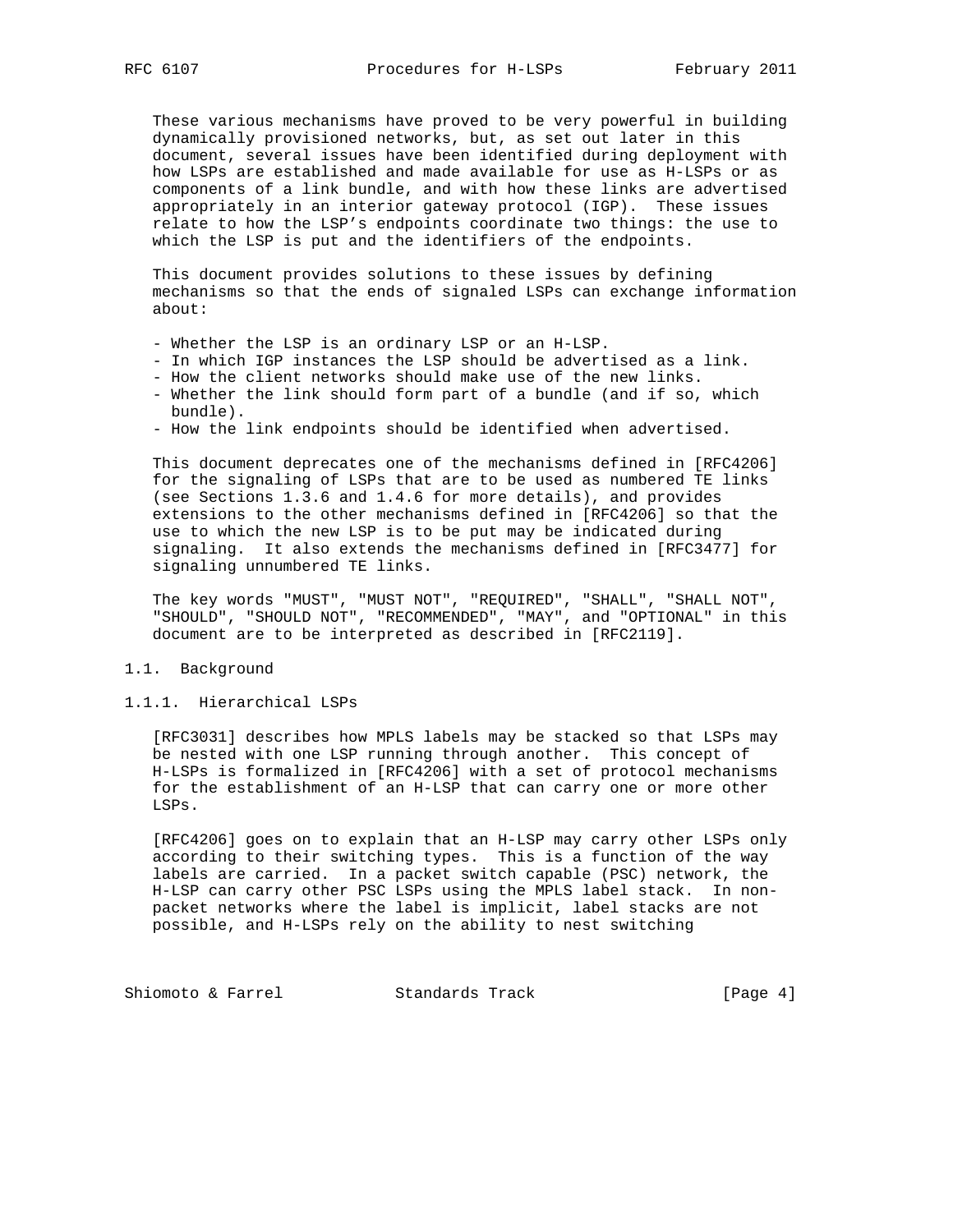technologies. Thus, for example, a lambda switch capable (LSC) LSP can carry a time-division multiplexing (TDM) LSP, but cannot carry another LSC LSP.

 Signaling mechanisms defined in [RFC4206] allow an H-LSP to be treated as a single hop in the path of another LSP (i.e., one hop of the LSP carried by the H-LSP). This mechanism is known as "non adjacent signaling".

## 1.1.2. LSP Stitching Segments

 LSP stitching is defined in [RFC5150]. It enables LSPs of the same switching type to be included (stitched) as hops in an end-to-end LSP. The stitching LSP (S-LSP) is used in the control plane in the same way as an H-LSP, but in the data plane the LSPs are stitched so that there is no label stacking or nesting of technologies. Thus, an S-LSP must be of the same switching technology as the end-to-end LSP that it facilitates.

1.1.3. Private Links

 An H-LSP or S-LSP can be used as a private link. Such links are known by their endpoints, but are not more widely known and are not advertised by routing protocols. They can be used to carry traffic between the endpoints, but are not usually used to carry traffic that is going beyond the egress of the LSP.

#### 1.1.4. Routing Adjacencies

 A routing adjacency is formed between two IGP speakers that are logically adjacent. In this sense, 'logically adjacent' means that the routers have a protocol tunnel between them through which they can exchange routing protocol messages. The tunnel is also usually available for carrying IP data although a distinction should be made in GMPLS networks between data-plane traffic and control-plane traffic.

 Routing adjacencies for forwarding data traffic are only relevant in PSC networks (i.e., IP/MPLS networks).

# 1.1.5. Forwarding Adjacencies

 A Forwarding Adjacency (FA) is defined in [RFC4206] as a data link created from an LSP and advertised in the same instance of the control plane that advertises the TE links from which the LSP is constructed. The LSP itself is called an FA-LSP.

Shiomoto & Farrel Standards Track [Page 5]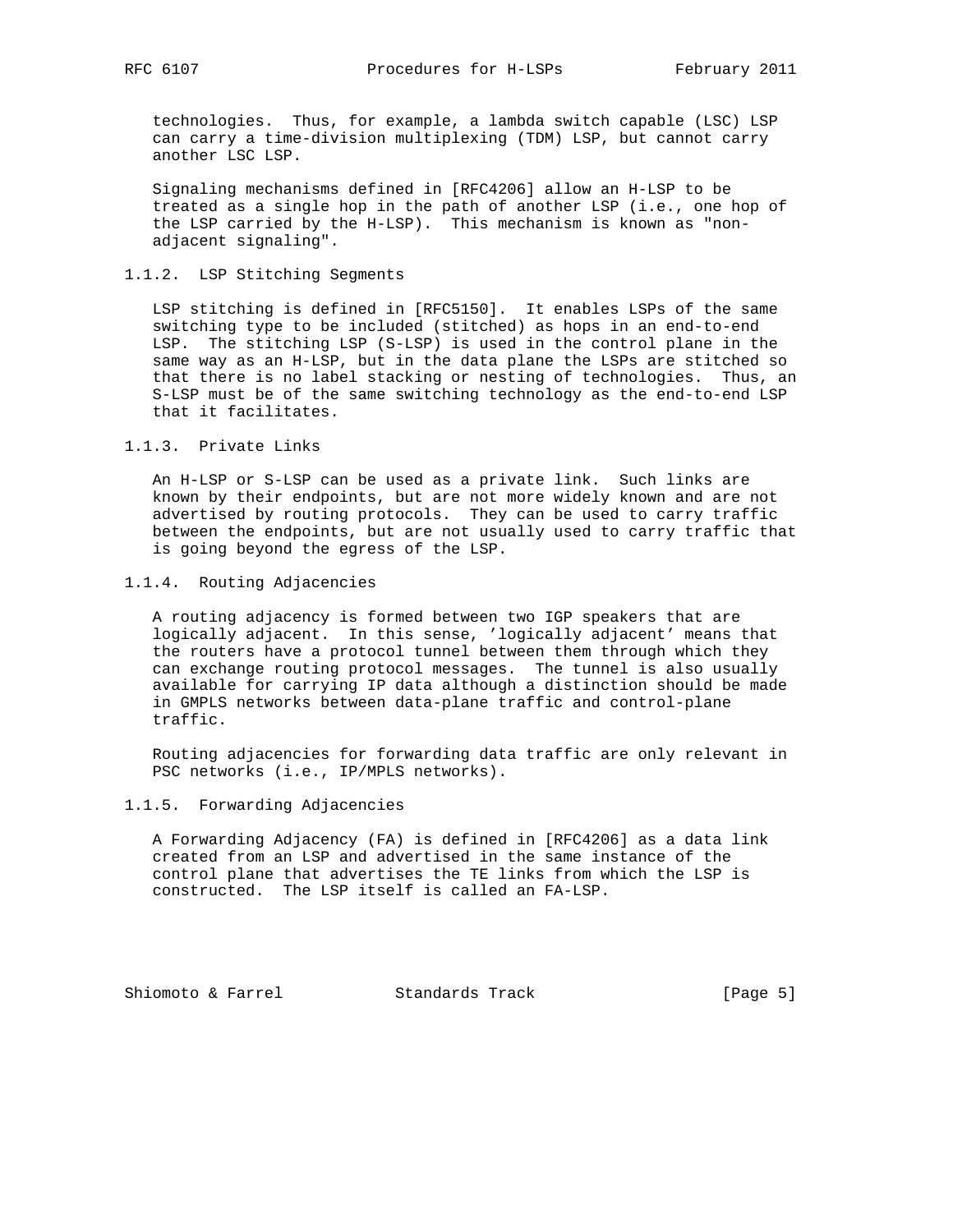Thus, an H-LSP or S-LSP may form an FA such that it is advertised as a TE link in the same instance of the routing protocol as was used to advertise the TE links that the LSP traverses.

 As observed in [RFC4206], the nodes at the ends of an FA would not usually have a routing adjacency.

#### 1.1.6. Client/Server Networks

 An LSP may be created in one network and used as a link (sometimes called a virtual link) in another network [RFC5212]. In this case, the networks are often referred to as server and client networks, respectively.

 The server network LSP is used as an H-LSP or an S-LSP as described above, but it does not form an FA because the client and server networks run separate instances of the control-plane routing protocols.

 The virtual link may be used in the client network as a private link or may be advertised in the client network IGP. Additionally, the link may be used in the client network to form a routing adjacency and/or as a TE link.

# 1.1.7. Link Bundles

 [RFC4201] recognizes that a pair of adjacent routers may have a large number of TE links that run between them. This can be a considerable burden to the operator who may need to configure them and to the IGP that must distribute information about each of them. A TE link bundle is defined by [RFC4201] as a TE link that is advertised as an aggregate of multiple TE links that could have been advertised in their own right. All TE links that are collected into a TE link bundle have the same TE properties.

 Thus, a link bundle is a shorthand that improves the scaling properties of the network.

 Since a TE link may, itself, be an LSP (either an FA or a virtual link), a link bundle may be constructed from FA-LSPs or virtual links.

Shiomoto & Farrel Standards Track [Page 6]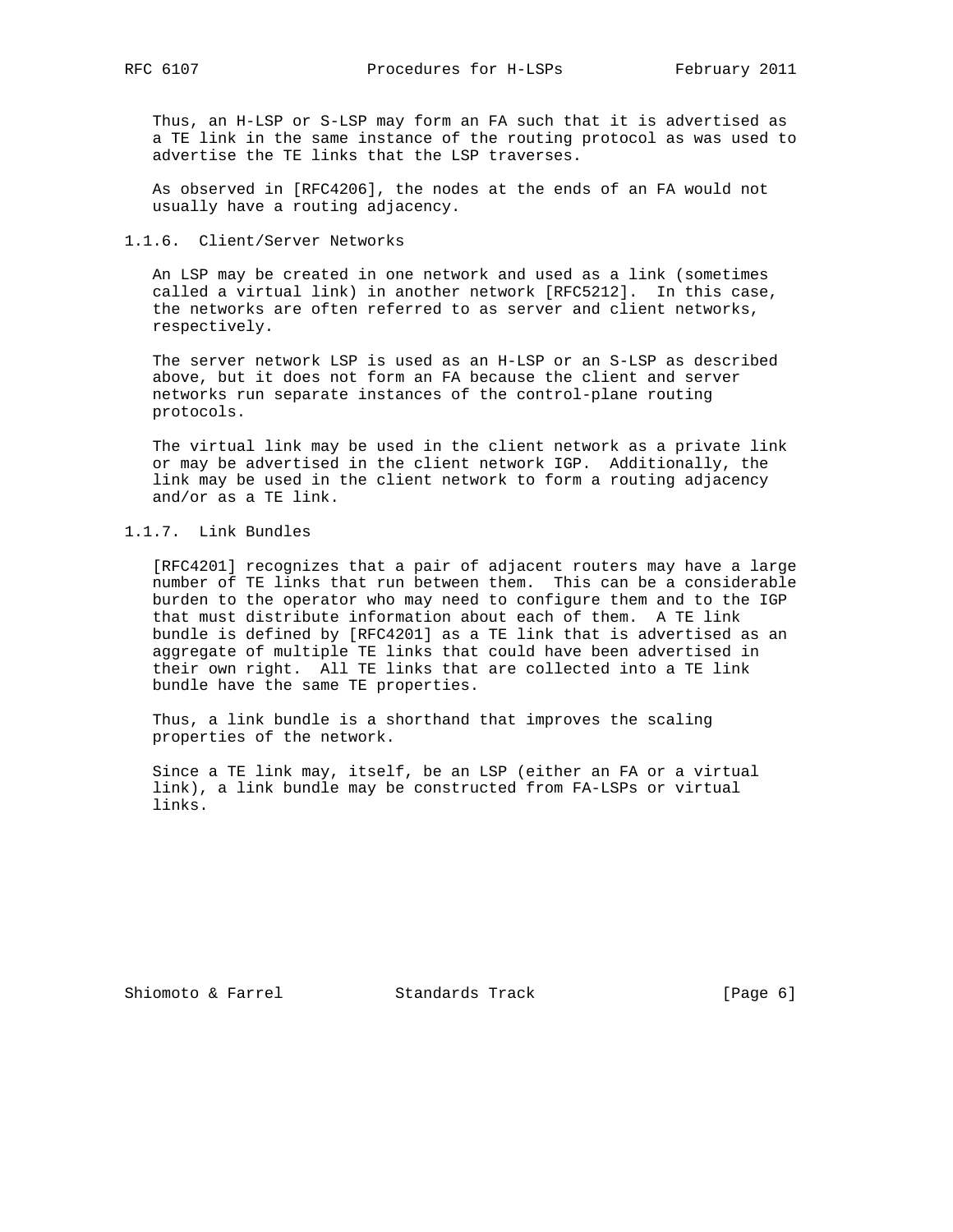# 1.2. Desired Function

 It should be possible to signal an LSP and automatically coordinate its use and advertisement in any of the ways described in Section 1.3 with minimum involvement from an operator. The mechanisms used should be applicable to numbered and unnumbered links and should not require implementation complexities.

#### 1.3. Existing Mechanisms

 This section briefly introduces existing protocol mechanisms used to satisfy the desired function described in Section 1.2.

# 1.3.1. LSP Setup

 Both unidirectional LSPs and bidirectional LSPs are signaled from the ingress label switching router (LSR) to the egress LSR. That is, the ingress LSR is the initiator, and the egress learns about the LSP through the signaling protocol [RFC3209] [RFC3473].

#### 1.3.2. Routing Adjacency Establishment and Link State Advertisement

 Although hosts can discover routers (for example, through ICMP [RFC1256]), routing adjacencies are usually configured at both ends of the adjacency. This requires that each router know the identity of the router at the other end of the link connecting the routers, and know that the IGP is to be run on this link.

 Once a routing adjacency has been established, a pair of routers may use the IGP to share information about the links available for carrying IP traffic in the network.

 Suitable routing protocols are OSPF version 2 [RFC2328], OSPF version 3 [RFC5340], and IS-IS [RFC1195].

## 1.3.3. TE Link Advertisement

 Extensions have been made to IGPs to advertise TE link properties ([RFC3630], [RFC5329], [RFC5305], [RFC5308], and [ISIS-IPV6-TE]) and also to advertise link properties in GMPLS networks ([RFC4202], [RFC4203], and [RFC5307]).

 TE link advertisement can be performed by the same instance of the IGP as is used for normal link state advertisement, or can use a separate instance. Furthermore, the ends of a TE link advertised in an IGP do not need to form a routing adjacency. This is particularly the case with FAs as described in Section 1.1.5.

Shiomoto & Farrel Standards Track [Page 7]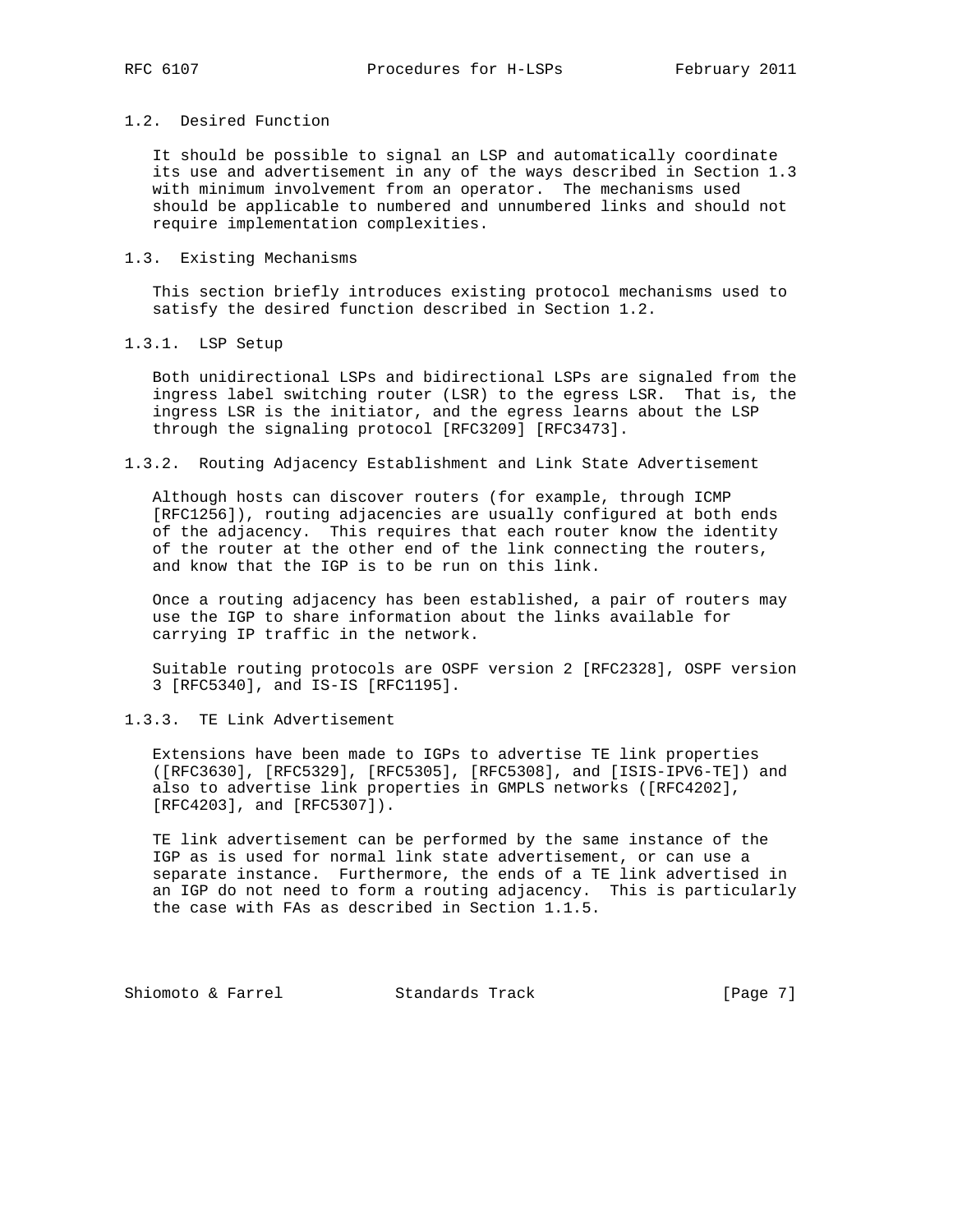#### 1.3.4. Configuration and Management Techniques

 LSPs are usually created as the result of a management action. This is true even when a control plane is used: the management action is a request to the control plane to signal the LSP.

 If the LSP is to be used as an H-LSP or S-LSP, management commands can be used to install the LSP as a link. The link must be defined, interface identifiers allocated, and the endpoints configured to know about (and advertise, if necessary) the new link.

 If the LSP is to be used as part of a link bundle, the operator must decide which bundle it forms part of and ensure that information is configured at the ingress and egress, along with the necessary interface identifiers.

 These mechanisms are perfectly functional and quite common in MLNs, but require configuration coordination and additional management. They are open to user error and misconfiguration that might result in the LSP not being used (a waste of resources) or the LSP being made available in the wrong way with some impact on traffic engineering.

#### 1.3.5. Signaled Unnumbered FAs

 [RFC3477] describes how to establish an LSP and to make it available automatically as a TE link in the same instance of the routing protocol as advertises the TE links it traverses, using IPv4-based unnumbered identifiers to identify the new TE link. That is, [RFC3477] describes how to create an unnumbered FA.

 The mechanism, as defined in Section 3 of [RFC3477], is briefly as follows:

- The ingress of the LSP signals the LSP as normal using a Path message, and includes an LSP\_TUNNEL\_INTERFACE\_ID object. The LSP\_TUNNEL\_INTERFACE\_ID object identifies: - The sender's LSR Router ID
	- The sender's interface ID for the TE link being created
- The egress of the LSP responds as normal to accept the LSP and set it up, and includes an LSP\_TUNNEL\_INTERFACE\_ID object. The LSP\_TUNNEL\_INTERFACE\_ID object identifies: - The egress's LSR Router ID
	- The egress's interface ID for the TE link being created.

Shiomoto & Farrel Standards Track [Page 8]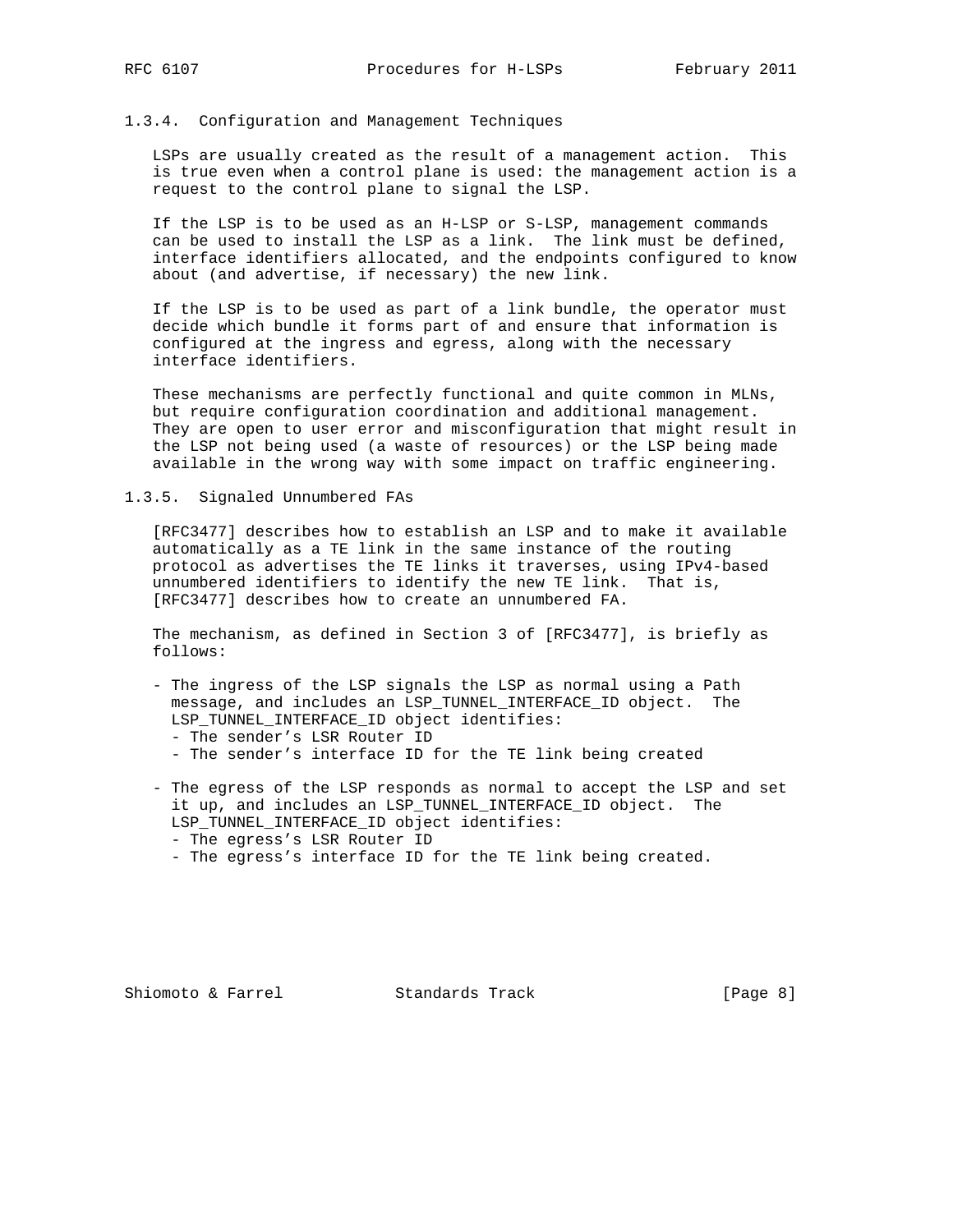- Following the exchange of the Path and Resv messages, both the ingress and the egress know that the LSP is to be advertised as a TE link in the same instance of the routing protocol as was used to advertise the TE links that it traverses, and also know the unnumbered interface identifiers to use in the advertisement.

 [RFC3477] does not include mechanisms to support IPv6-based unnumbered identifiers, nor IPv4 or IPv6 numbered identifiers.

## 1.3.6. Establishing Numbered FAs through Signaling and Routing

 [RFC4206] describes procedures to establish an LSP and to make it available automatically as a TE link that is identified using IPv4 addresses in the same instance of the routing protocol as advertises the TE links it traverses (that is, as a numbered FA).

The mechanism, as defined in [RFC4206], is briefly as follows:

- The ingress of the LSP signals the LSP as normal using a Path message, and sets the IPv4 tunnel sender address to the IP address it will use to identify its interface for the TE link being created. This is one address from a /31 pair.
- The egress of the LSP responds as normal to accept the LSP and set it up. It infers the address that it must assign to identify its interface for the TE link being created as the partner address of the /31 pair.
- The ingress decides whether the LSP is to be advertised as a TE link (i.e., as an FA). If so, it advertises the link in the IGP in the usual way.
- If the link is unidirectional, nothing more needs to be done. If the link is bidirectional, the egress must also advertise the link, but it does not know that advertisement is required as there is no indication in the signaling messages.
- When the ingress's advertisement of the link is received by the egress, it must check to see whether it is the egress of the LSP that formed the link. Typically, this means the egress:
	- Checks to see if the link advertisement is new.
	- Checks to see if the Link-ID address in the received advertisement matches its own TE Router ID.
	- Checks the advertising router ID from the advertisement against the ingress address of each LSP for which it is the egress.
	- Deduces the LSP that has been advertised as a TE link and issues the corresponding advertisement for the reverse direction.

Shiomoto & Farrel Standards Track [Page 9]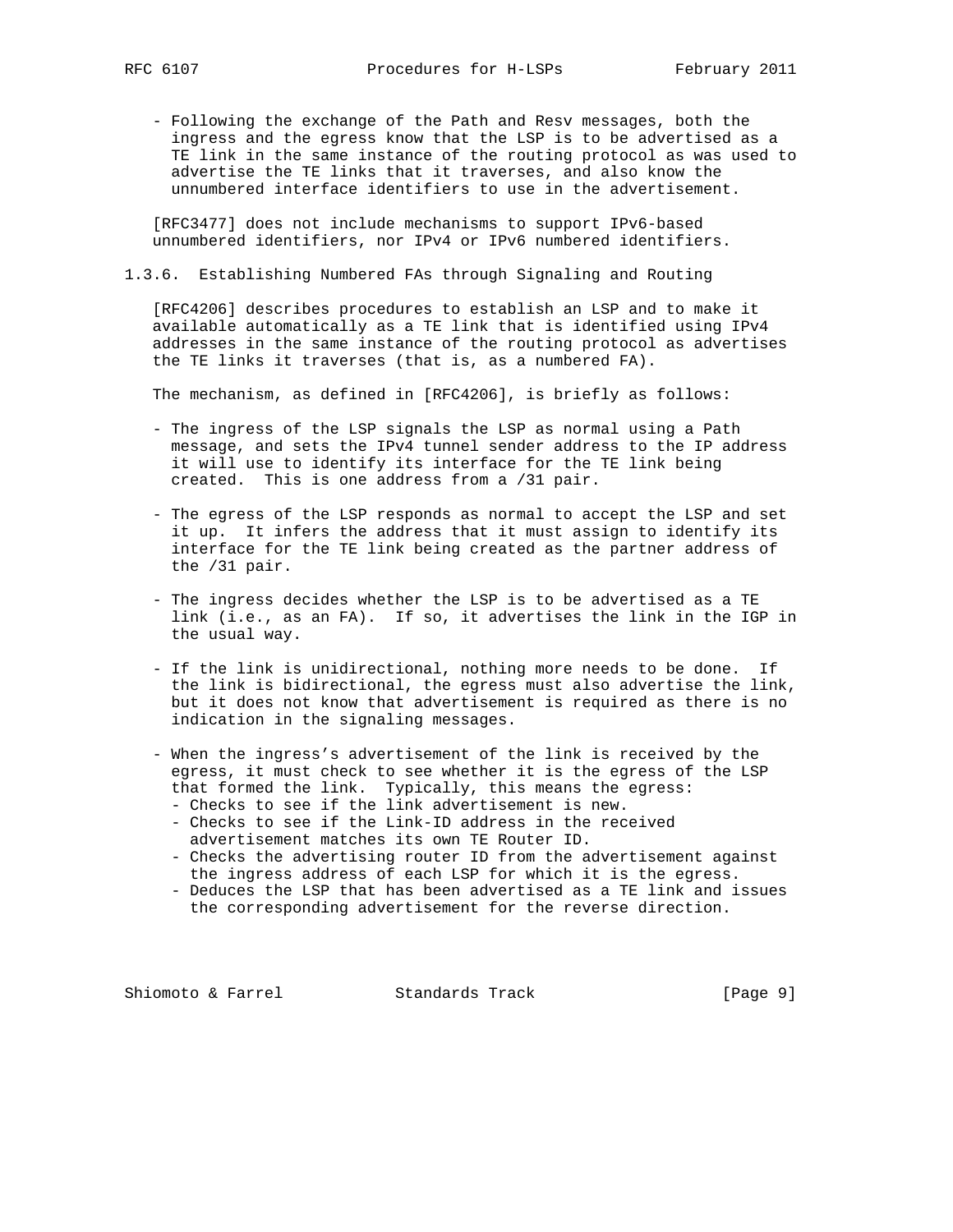RFC 6107 **Procedures for H-LSPs** February 2011

 It is possible that some reduction in processing can be achieved by mapping based on the /31 pairing, but nevertheless, there is a fair amount of processing required, and this does not scale well in large networks.

 Note that this document deprecates this procedure as explained in Section 1.4.6.

 No explanation is provided in [RFC4206] of how to create numbered IPv6 FAs.

1.4. Overview of Required Extensions

 This section provides a brief outline of the required protocol extensions.

1.4.1. Efficient Signaling of Numbered FAs

 The mechanism described in Section 1.3.6 is inefficient. The egress must wait until it receives an advertisement from the ingress before it knows that the LSP is to be installed as a TE link and advertised as an FA. Further, it must parse all received advertisements to determine if any is the trigger for it to advertise an FA.

 An efficient signaling mechanism is required so that the egress is informed by the ingress during LSP establishment.

1.4.2. LSPs for Use as Private Links

 There is currently no mechanism by which an ingress can indicate that an LSP is set up for use as a private link. Any attempt to make it a link would currently cause it to be advertised as an FA.

 A signaling mechanism is needed to identify the use to which an LSP is to be put.

1.4.3. Signaling an LSP for Use in Another Network

 The existing signaling/routing mechanisms are designed for use in the creation of FAs. That is, the TE link created is advertised in the single IGP instance.

 The numbered TE link mechanism (Section 1.3.6) could, in theory, be used in an MLN with multiple IGP instances if the addressing model is kept consistent across the networks, and if the egress searches all advertisements in all IGP instances. However, this is complex and does not work for unnumbered interfaces.

Shiomoto & Farrel Standards Track [Page 10]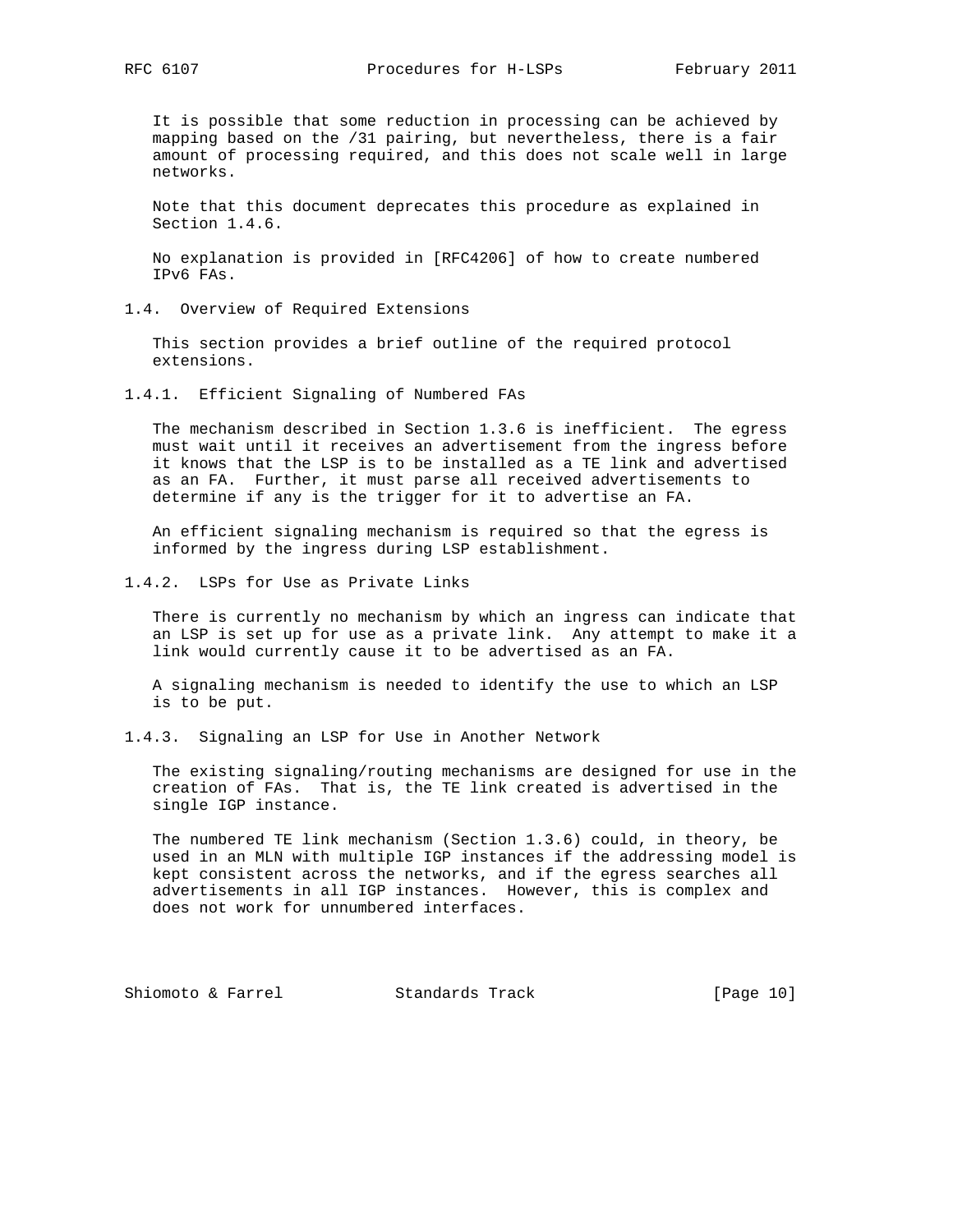A signaling mechanism is required to indicate in which IGP instance the TE link should be advertised.

1.4.4. Signaling an LSP for Use in a Link Bundle

 A signaling mechanism is required to indicate that an LSP is intended to form a component link of a link bundle, and to identify the bundle and the IGP instance in which the bundle is advertised.

1.4.5. Support for IPv4 and IPv6

 The protocol mechanisms must support IPv4 and IPv6 numbered and unnumbered TE links.

1.4.6. Backward Compatibility

 The existing protocol mechanisms for unnumbered FAs as defined in [RFC4206] and [RFC3477] must continue to be supported, and new mechanisms must be devised such that their introduction will not break existing implementations or deployments.

 Note that an informal survey in the CCAMP working group established that there are no significant deployments of numbered FAs established using the technique described in [RFC4206] and set out in Section 1.3.6. Therefore, this document deprecates this procedure.

2. Overview of Solution

 This section provides an overview of the mechanisms and protocol extensions defined in this document. Details are presented in Section 3.

2.1. Common Approach for Numbered and Unnumbered Links

 The LSP\_TUNNEL\_INTERFACE\_ID object [RFC3477] is extended for use for all H-LSPs and S-LSPs whether they form numbered or unnumbered IPv4 or IPv6 links. Different Class Types of the object identify the address type for which it applies.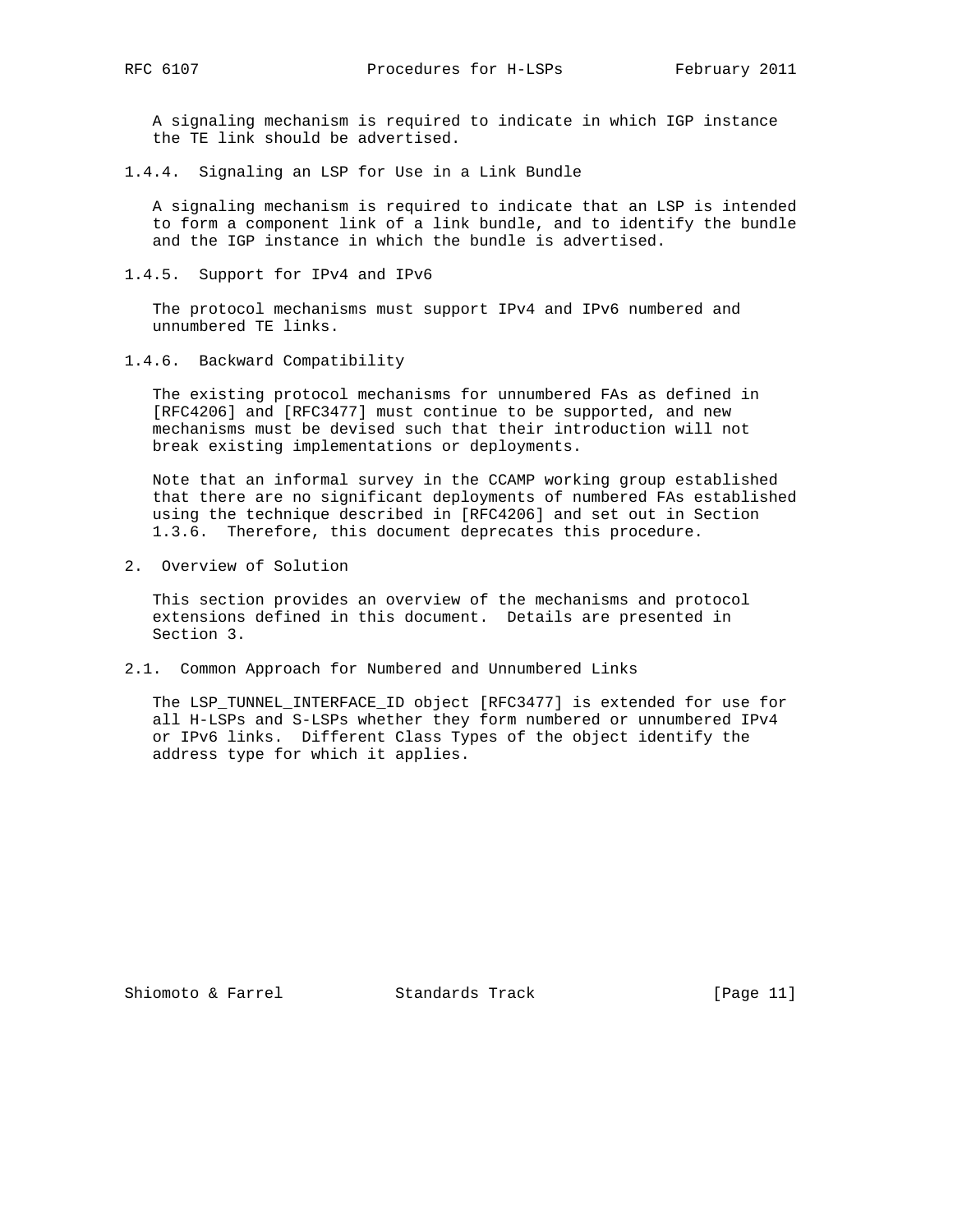## 2.2. LSP Usage Indication

 The LSP\_TUNNEL\_INTERFACE\_ID object is given flags in a new Actions field to say how the LSP is to be used. The following categories are supported:

- The LSP is used as an advertised TE link.
- The LSP is used to form a routing adjacency.
- The LSP is used to form an advertised TE link and a routing adjacency.
- The LSP forms a private link and is not advertised.
- The LSP is used as part of a link bundle.
- The LSP is used as a hierarchical LSP or a stitching segment.

#### 2.3. IGP Instance Identification

 An optional TLV is added to the LSP\_TUNNEL\_INTERFACE\_ID object to identify the IGP instance into which the link formed by the LSP is to be advertised. If the TLV is absent and the link is to be advertised as indicated by the Actions field, the link is advertised in the same instance of the IGP as was used to advertise the TE links it traverses.

2.4. Link Bundle Identification

 When an LSP is to be used as a component link of a link bundle, the LSP\_TUNNEL\_INTERFACE\_ID object refers to the bundle indicating how the bundle is addressed and used, and a new TLV indicates the component link identifier for the link that the LSP creates.

#### 2.5. Backward Compatibility

Backward compatibility has three aspects.

- Existing mechanisms for unnumbered FAs described in [RFC3477] and [RFC4206] must continue to work, so that ingress nodes do not have to be updated when egresses are updated.
- Existing mechanisms for establishing numbered FAs described in [RFC4206] are safely deprecated by this document, as they are not significantly deployed.
- New mechanisms must be gracefully rejected by existing egress implementations so that egress nodes do not have to be updated when ingresses are updated.

Shiomoto & Farrel Standards Track [Page 12]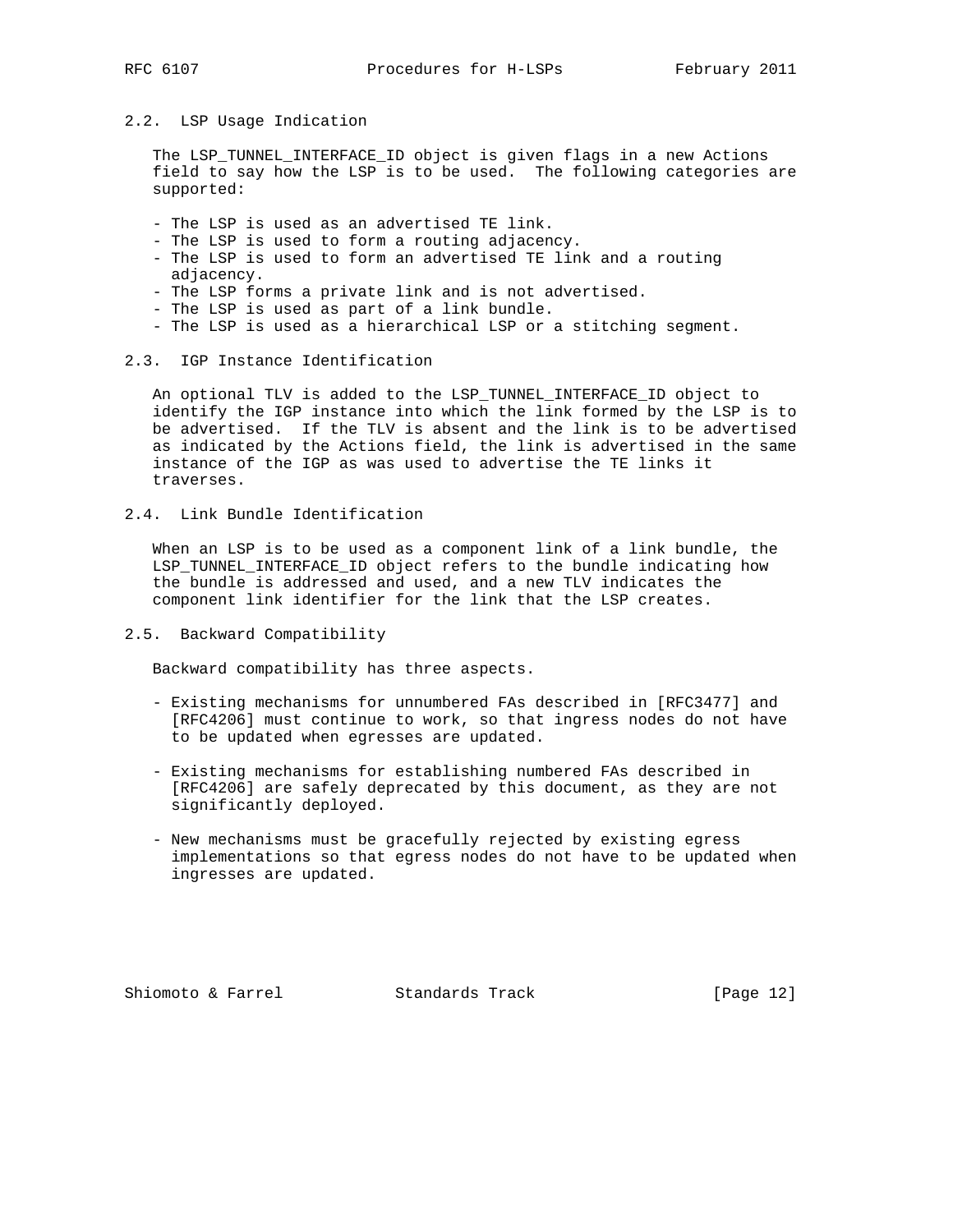3. Mechanisms and Protocol Extensions

 This section defines protocol mechanisms and extensions to achieve the function described in the previous section.

3.1. LSP\_TUNNEL\_INTERFACE\_ID Object

 The principal signaling protocol element used to achieve all of the required functions is the LSP\_TUNNEL\_INTERFACE\_ID object defined in [RFC3477]. The existing definition and usage continues to be supported as described in the next section. Subsequent sections describe new variants of the object (denoted by new Class Types), and additional information carried in the object by means of extensions.

3.1.1. Existing Definition and Usage

 This document does not deprecate the mechanisms defined in [RFC3477] and [RFC4206]. Those procedures must continue to operate as described in Section 3.7.

 That means that the LSP\_TUNNEL\_INTERFACE\_ID object with Class Type 1 remains unchanged, and can be used to establish an LSP that will be advertised as an unnumbered TE link in the same instance of the IGP as was used to advertise the TE links that the LSP traverses (that is, as an FA). The procedure is unchanged and operates as summarized in Section 1.3.5.

 [RFC3477] does not make any suggestions about where in Path or Resv messages the LSP\_TUNNEL\_INTERFACE\_ID object should be placed. See Section 3.5 for recommended placement of this object in new implementations.

3.1.2. Unnumbered Links with Action Identification

 A new C-Type variant of the LSP\_TUNNEL\_INTERFACE\_ID object is defined to carry an unnumbered interface identifier and to indicate into which instance of the IGP the consequent TE link should be advertised. This does not deprecate the use of C-Type 1.

The format of the object is as shown below.

 $C-NUM = 193$ ,  $C-Type = 4$ 

Shiomoto & Farrel Standards Track [Page 13]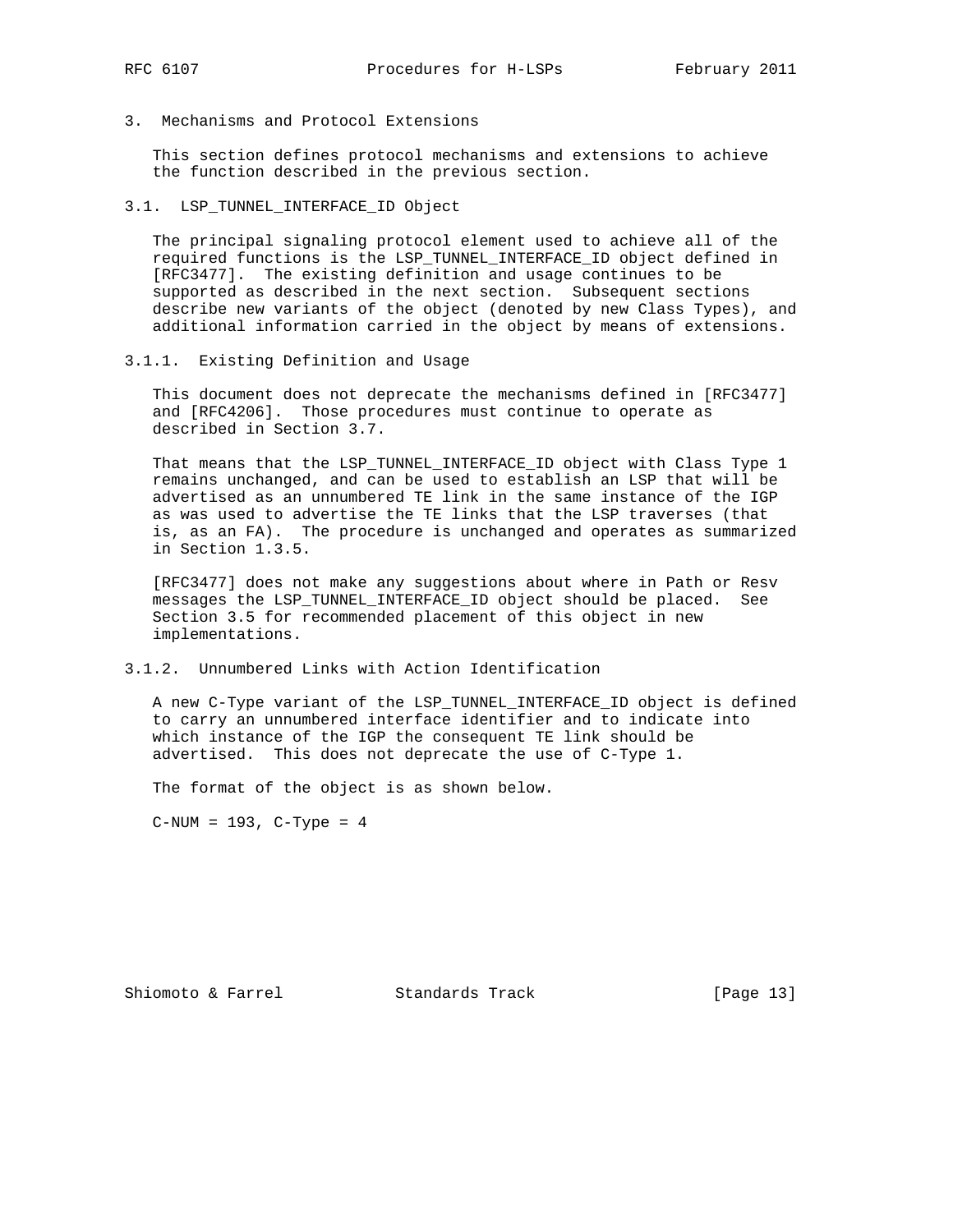0  $1$  2 3 0 1 2 3 4 5 6 7 8 9 0 1 2 3 4 5 6 7 8 9 0 1 2 3 4 5 6 7 8 9 0 1 +-+-+-+-+-+-+-+-+-+-+-+-+-+-+-+-+-+-+-+-+-+-+-+-+-+-+-+-+-+-+-+-+ LSR's Router ID +-+-+-+-+-+-+-+-+-+-+-+-+-+-+-+-+-+-+-+-+-+-+-+-+-+-+-+-+-+-+-+-+ Interface ID (32 bits) +-+-+-+-+-+-+-+-+-+-+-+-+-+-+-+-+-+-+-+-+-+-+-+-+-+-+-+-+-+-+-+-+ Actions | Reserved +-+-+-+-+-+-+-+-+-+-+-+-+-+-+-+-+-+-+-+-+-+-+-+-+-+-+-+-+-+-+-+-+  $\sim$   $\sim$  TLVs  $\sim$  +-+-+-+-+-+-+-+-+-+-+-+-+-+-+-+-+-+-+-+-+-+-+-+-+-+-+-+-+-+-+-+-+ LSR's Router ID Unchanged from the definition in [RFC3477]. Interface ID Unchanged from the definition in [RFC3477]. Actions This field specifies how the LSP that is being set up is to be treated. The field has meaning only on a Path message. On a Resv message, the field SHOULD be set to reflect the value received on the corresponding Path message, and it MUST be ignored on receipt. The field is composed of bit flags as follows: -+-+-+-+-+-+-+- | | | |H|B|R|T|P| -+-+-+-+-+-+-+- P-flag (Private) 0 means that the LSP is to be advertised as a link according to the settings of the other flags. 1 means the LSP is to form a private link and is not to be advertised in the IGP, but is to be used according to the settings of the other flags. T-flag (TE link) 0 means that the LSP is to be used as a TE link. 1 means that the LSP is not to be used as a TE link. It may still be used as an IP link providing a routing adjacency

Shiomoto & Farrel Standards Track [Page 14]

as defined by the R-flag.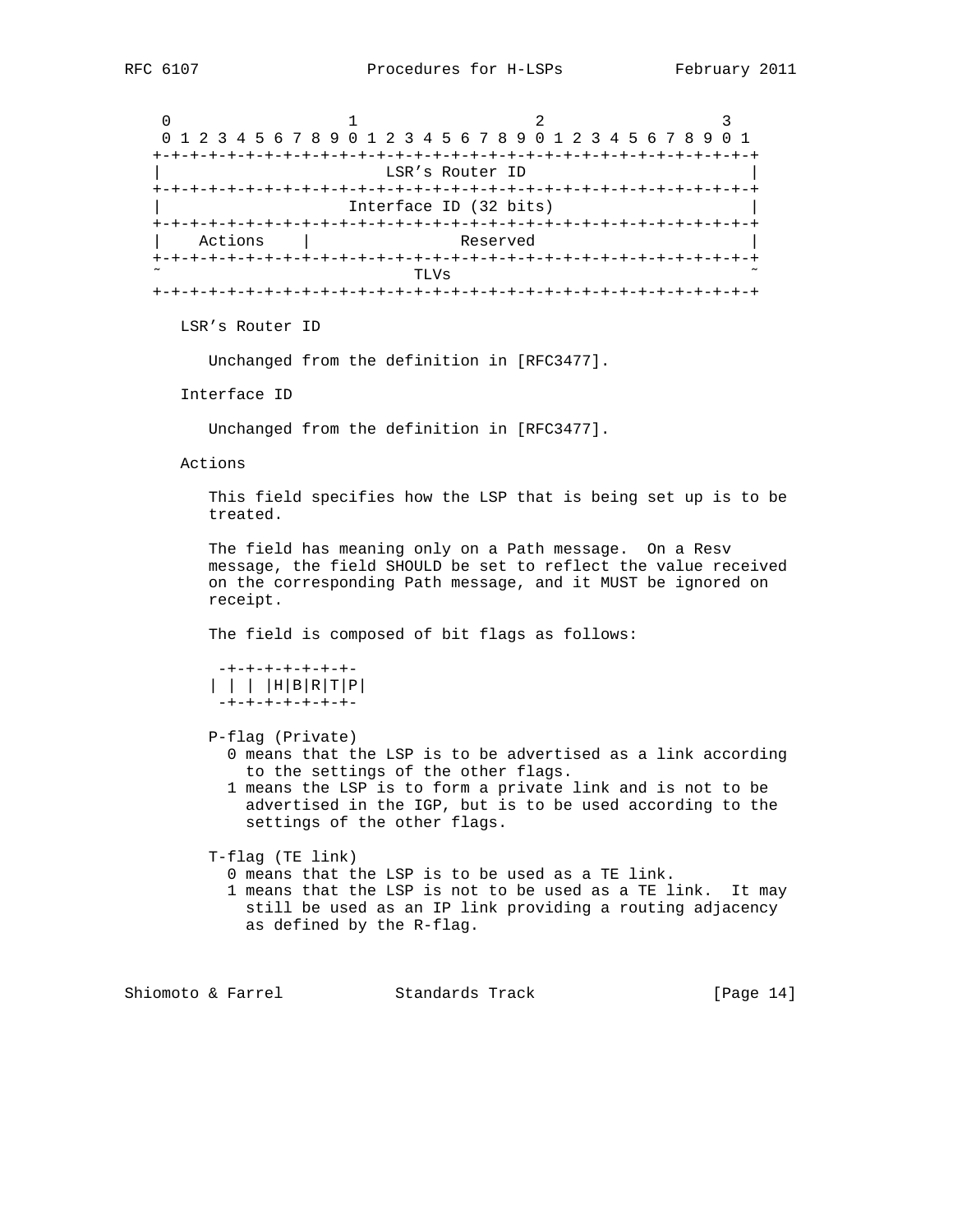R-flag (Routing adjacency) 0 means that the link is not to be used as a routing adjacency. 1 means that the link is to be used to form a routing adjacency. B-flag (Bundle) 0 means that the LSP will not form part of a link bundle. 1 means that the LSP will form part of a bundle. See Section 3.3 for more details. H-flag (Hierarchy/stitching) The use of an LSP as an H-LSP or as an S-LSP is usually implicit from the network technologies of the networks and the LSP, but this is not always the case (for example, in PSC networks). 0 means that the LSP is to be used as a hierarchical LSP. 1 means that the LSP is to be used as a stitching segment. Other bits are reserved for future use. They MUST be set to zero on transmission and SHOULD be ignored on receipt. Note that all defined bit flags have meaning at the same time. An LSP that is to form an FA would carry the Actions field set to 0x00. That is: P=0 (advertised) T=0 (TE link) R=0 (not a routing adjacency) B=0 (not a bundle) H=0 (hierarchical LSP)

#### Reserved

 The Reserved bits MUST be set to zero on transmission and SHOULD be ignored on receipt.

#### TLVs

 Zero, one, or more TLVs may be present. Each TLV is encoded as follows: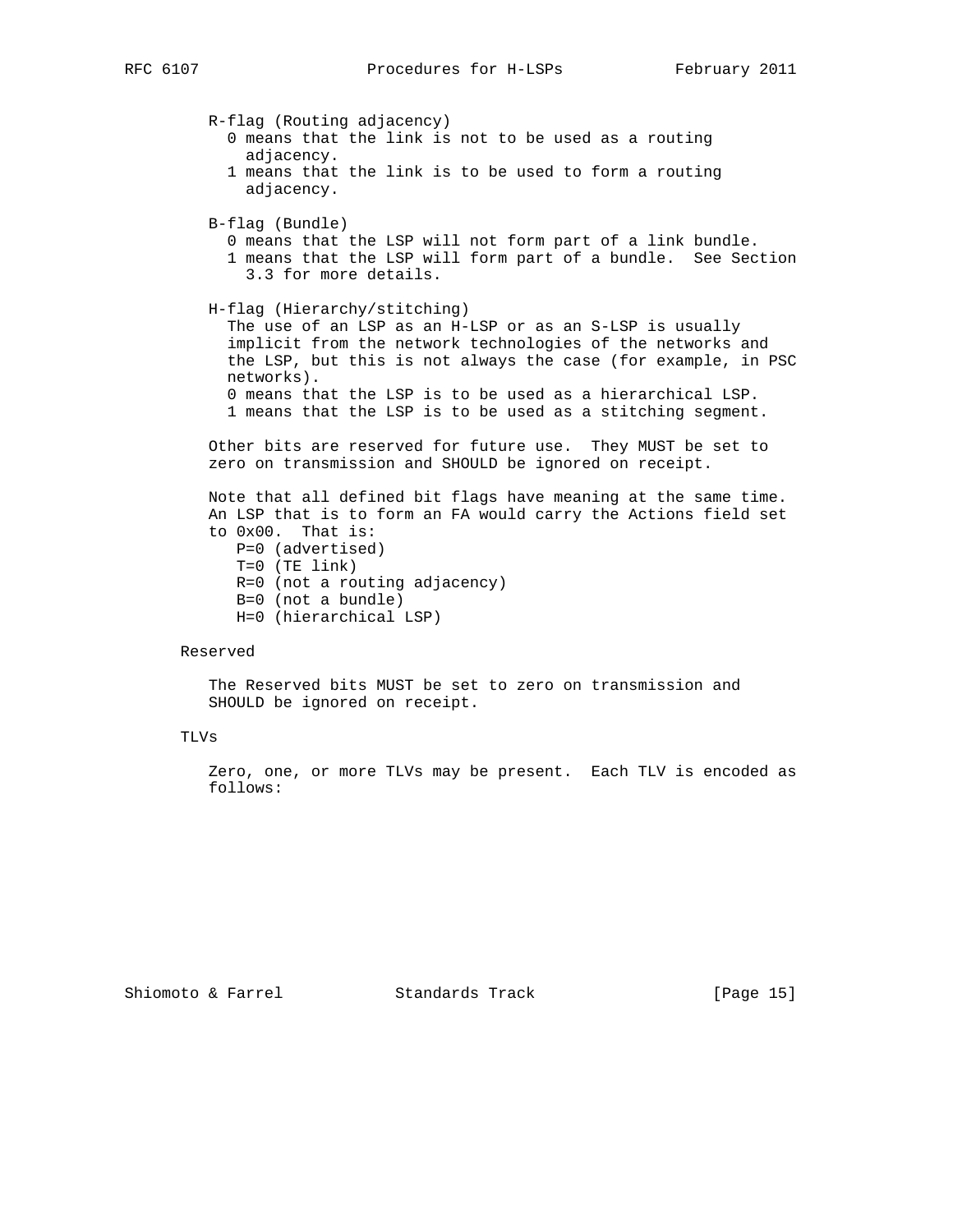Type (16 bits)

 The identifier of the TLV. Two type values are defined in this document:

- 1 IGP Instance Identifier TLV
- 2 Unnumbered Component Link Identifier TLV
- 3 IPv4 Numbered Component Link Identifier TLV
- 4 IPv6 Numbered Component Link Identifier TLV

Length (16 bits)

 Indicates the total length of the TLV in octets, i.e., 4 + the length of the value field in octets. A value field whose length is not a multiple of four MUST be zero-padded so that the TLV is four-octet aligned.

Value

The data for the TLV padded as described above.

 If this object is carried in a Path message, it is known as the "Forward Interface ID" for the LSP that is being set up. On a Resv message, the object is known as the "Reverse Interface ID" for the LSP.

3.1.3. IPv4 Numbered Links with Action Identification

 A new C-Type variant of the LSP\_TUNNEL\_INTERFACE\_ID object is defined to carry an IPv4 numbered interface address.

The format of the object is as shown below.

C-NUM = 193, C-Type = 2

| 0 1 2 3 4 5 6 7 8 9 0 1 2 3 4 5 6 7 8 9 0 1 2 3 4 5 6 7 8 9 0 1 |                        |  |  |  |  |  |  |                             |      |  |  |  |          |  |  |  |  |  |  |  |
|-----------------------------------------------------------------|------------------------|--|--|--|--|--|--|-----------------------------|------|--|--|--|----------|--|--|--|--|--|--|--|
|                                                                 |                        |  |  |  |  |  |  |                             |      |  |  |  |          |  |  |  |  |  |  |  |
|                                                                 | IPv4 Interface Address |  |  |  |  |  |  |                             |      |  |  |  |          |  |  |  |  |  |  |  |
|                                                                 |                        |  |  |  |  |  |  | --+-+-+-+-+-+-+-+-+-+-+-+-+ |      |  |  |  |          |  |  |  |  |  |  |  |
|                                                                 | Actions                |  |  |  |  |  |  |                             |      |  |  |  | Reserved |  |  |  |  |  |  |  |
|                                                                 |                        |  |  |  |  |  |  | +-+-+-+-+-+-+-+-+-+-+-      |      |  |  |  |          |  |  |  |  |  |  |  |
| $\tilde{\phantom{a}}$                                           |                        |  |  |  |  |  |  |                             | TLVs |  |  |  |          |  |  |  |  |  |  |  |
|                                                                 |                        |  |  |  |  |  |  |                             |      |  |  |  |          |  |  |  |  |  |  |  |

Shiomoto & Farrel Standards Track [Page 16]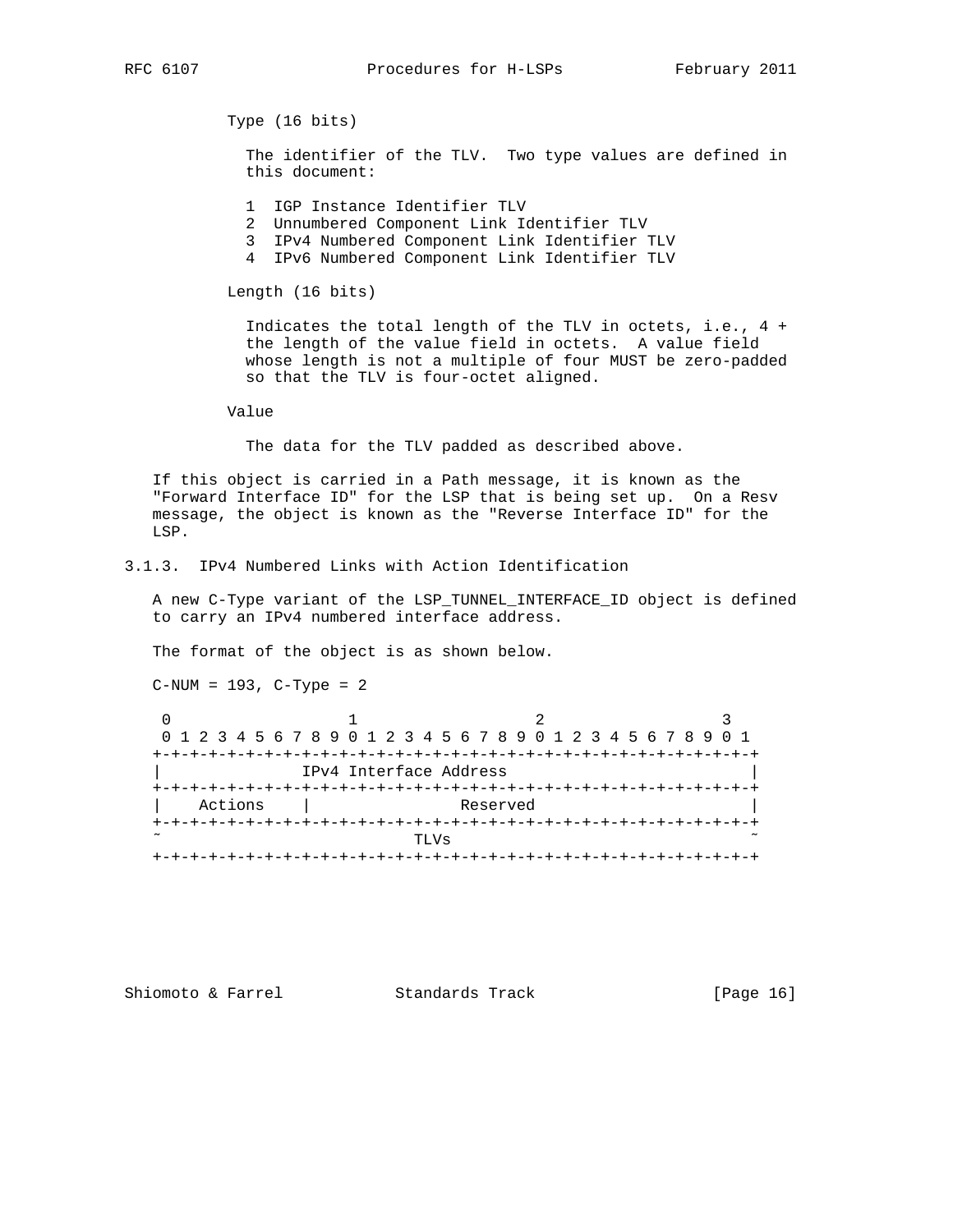IPv4 Interface Address

 The address assigned to the interface that the sender applies to this LSP.

Actions

See Section 3.1.2.

Reserved

See Section 3.1.2.

TLVs

See Section 3.1.2.

 If this object is carried in a Path message, it is known as the "Forward Interface ID" for the LSP that is being set up. On a Resv message, the object is known as the "Reverse Interface ID" for the LSP.

3.1.4. IPv6 Numbered Links with Action Identification

 A new C-Type variant of the LSP\_TUNNEL\_INTERFACE\_ID object is defined to carry an IPv6 numbered interface address.

The format of the object is as shown below.

 $C-NUM = 193, C-Type = 3$ 

|         | 0 1 2 3 4 5 6 7 8 9 0 1 2 3 4 5 6 7 8 9 0 1 2 3 4 5 6 7 8 9 |                                    |  |  |  |  |  |  |  |  |  |  |  |
|---------|-------------------------------------------------------------|------------------------------------|--|--|--|--|--|--|--|--|--|--|--|
|         |                                                             | -+-+-+-+-+-+-+-+-+-+               |  |  |  |  |  |  |  |  |  |  |  |
|         |                                                             | IPv6 Interface Address (128 bits)  |  |  |  |  |  |  |  |  |  |  |  |
|         |                                                             |                                    |  |  |  |  |  |  |  |  |  |  |  |
|         | IPv6 Interface Address (continued)                          |                                    |  |  |  |  |  |  |  |  |  |  |  |
|         |                                                             |                                    |  |  |  |  |  |  |  |  |  |  |  |
|         | IPv6 Interface Address (continued)                          |                                    |  |  |  |  |  |  |  |  |  |  |  |
|         |                                                             |                                    |  |  |  |  |  |  |  |  |  |  |  |
|         |                                                             | IPv6 Interface Address (continued) |  |  |  |  |  |  |  |  |  |  |  |
|         |                                                             |                                    |  |  |  |  |  |  |  |  |  |  |  |
| Actions |                                                             | Reserved                           |  |  |  |  |  |  |  |  |  |  |  |
|         |                                                             |                                    |  |  |  |  |  |  |  |  |  |  |  |
|         | TLVs                                                        |                                    |  |  |  |  |  |  |  |  |  |  |  |
|         |                                                             |                                    |  |  |  |  |  |  |  |  |  |  |  |

Shiomoto & Farrel Standards Track [Page 17]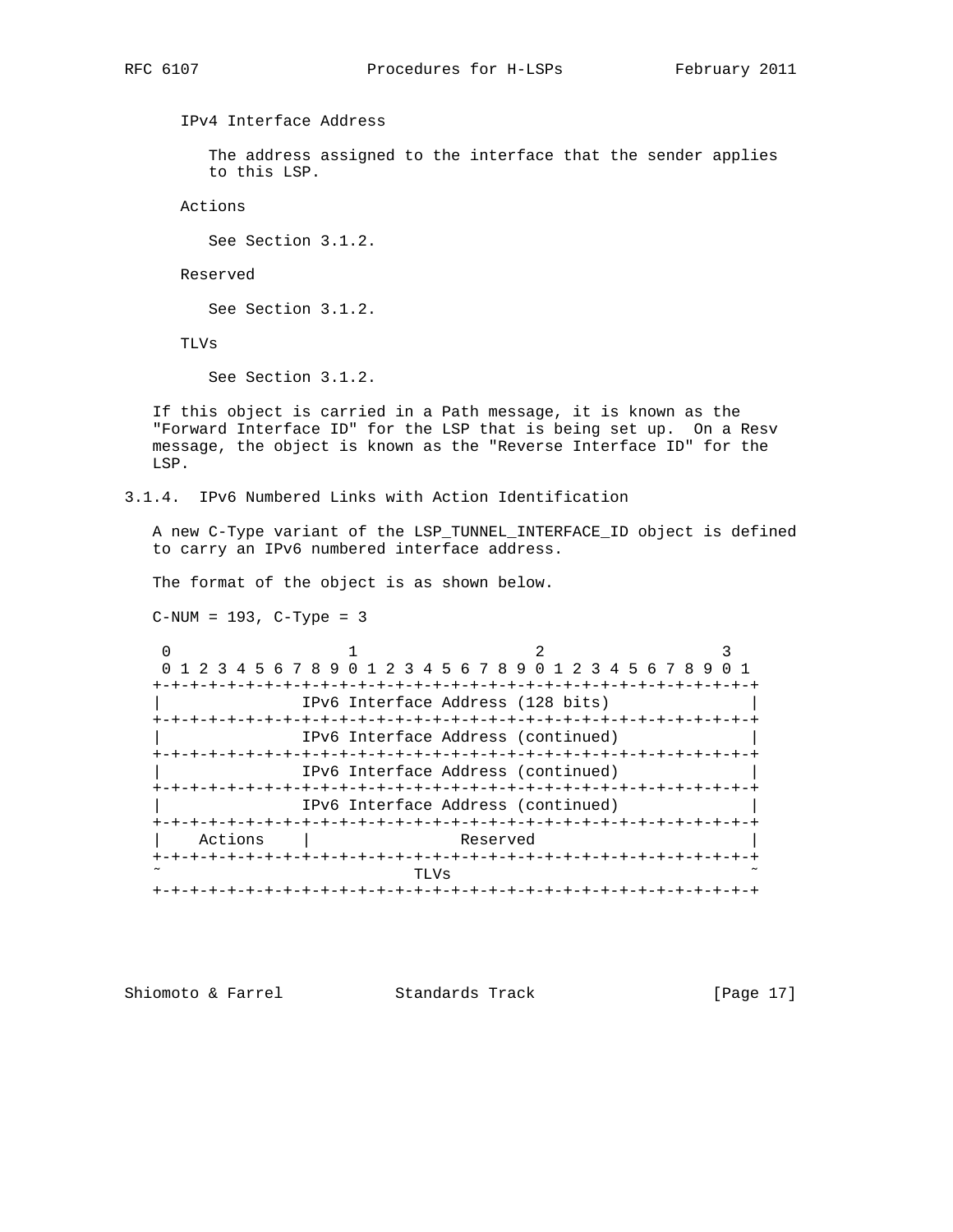IPv6 Interface Address

 The address assigned to the interface the sender applies to this LSP.

Actions

See Section 3.1.2.

Reserved

See Section 3.1.2.

TLVs

See Section 3.1.2.

 If this object is carried in a Path message, it is known as the "Forward Interface ID" for the LSP that is being set up. On a Resv message, the object is known as the "Reverse Interface ID" for the LSP.

3.2. Target IGP Identification TLV

 If the LSP being set up is to be advertised as a link, the egress needs to know which instance of the IGP it should use to make the advertisement. The default in [RFC4206] and [RFC3477] is that the LSP is advertised as an FA, that is, in the same instance of the IGP as was used to advertise the TE links that the LSP traverses.

 In order to facilitate an indication from the ingress to the egress of which IGP instance to use, the IGP Identification TLV is defined for inclusion in the new variants of the LSP\_TUNNEL\_INTERFACE\_ID object defined in this document.

 The TLV has meaning only in a Path message. It SHOULD NOT be included in the LSP\_TUNNEL\_INTERFACE\_ID object in a Resv message and MUST be ignored if found.

 If the P-flag in the Actions field of the LSP\_TUNNEL\_INTERFACE\_ID object in a Path message is clear (i.e., zero), this TLV indicates the IGP instance to use for the advertisement. If the TLV is absent, the same instance of the IGP should be used as is used to advertise the TE links that the LSP traverses. Thus, for an FA, the TLV can be omitted; alternatively, the IGP Instance TLV may be present and identify the IGP instance or carry the reserved value 0xffffffff.

Shiomoto & Farrel Standards Track [Page 18]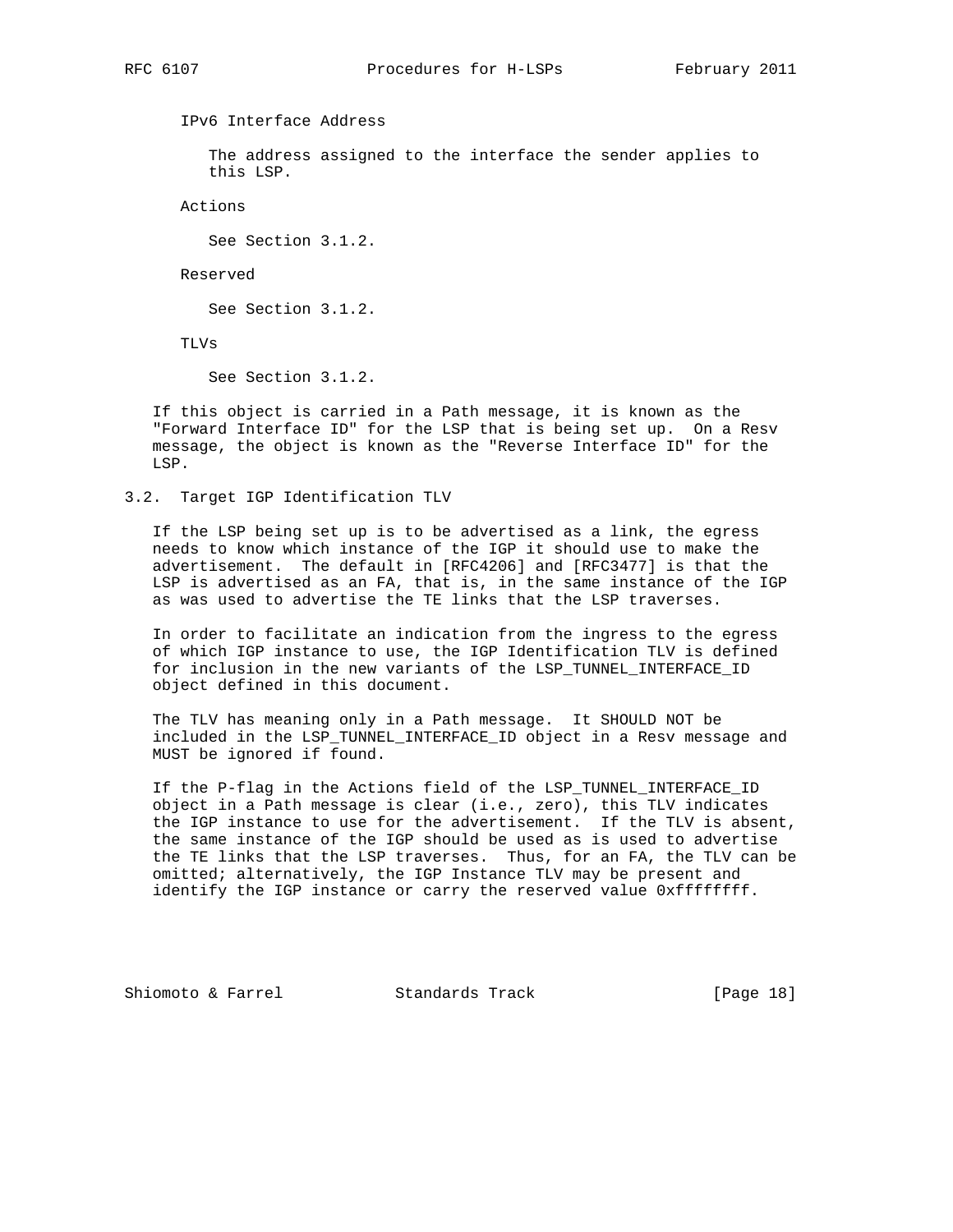If the P-flag in the Actions field in the LSP\_TUNNEL\_INTERFACE\_ID object in a Resv message is set (i.e., one) indicating that the LSP is not to be advertised as a link, this TLV SHOULD NOT be present and MUST be ignored if encountered.

 The TLV is formatted as described in Section 3.1.2. The Type field has the value 1, and the Value field has the following content:

0  $1$  2 3 0 1 2 3 4 5 6 7 8 9 0 1 2 3 4 5 6 7 8 9 0 1 2 3 4 5 6 7 8 9 0 1 +-+-+-+-+-+-+-+-+-+-+-+-+-+-+-+-+-+-+-+-+-+-+-+-+-+-+-+-+-+-+-+-+ IGP Instance Identifier +-+-+-+-+-+-+-+-+-+-+-+-+-+-+-+-+-+-+-+-+-+-+-+-+-+-+-+-+-+-+-+-+

IGP Instance Identifier

 A 32-bit identifier assigned to each of the IGP instances within a network, such that ingress and egress LSRs have the same understanding of these numbers. This is a management configuration exercise outside the scope of this document.

 Note that the IGP Instance Identifier might be mapped from an instance identifier used in the IGP itself (such as section 2.4 of [RFC5340] for OSPFv3, or [OSPFv2-MI] for OSPFv2) as a matter of network policy. See [OSPF-TI] for further discussion of this topic in OSPF, and [ISIS-GENAP] for IS-IS.

The value 0xfffffffff is reserved to mean that the LSP is to be advertised in the same instance of the IGP as was used to advertise the TE links that the LSP traverses.

# 3.3. Component Link Identification TLV

 If the LSP that is being set up is to be used as a component link in a link bundle [RFC4201], it is necessary to indicate both the identity of the component link and the identity of the link bundle. Furthermore, it is necessary to indicate how the link bundle (that may be automatically created by the establishment of this LSP) is to be used and advertised.

 If the B-flag in the Actions field of the LSP\_TUNNEL\_INTERFACE\_ID object is set, the other fields of the object apply to the link bundle itself. That is, the interface identifiers (numbered or unnumbered) and the other flags in the Actions field apply to the link bundle and not to the component link that the LSP will form.

 Furthermore, the IGP Instance Identifier TLV (if present) also applies to the link bundle and not to the component link.

Shiomoto & Farrel Standards Track [Page 19]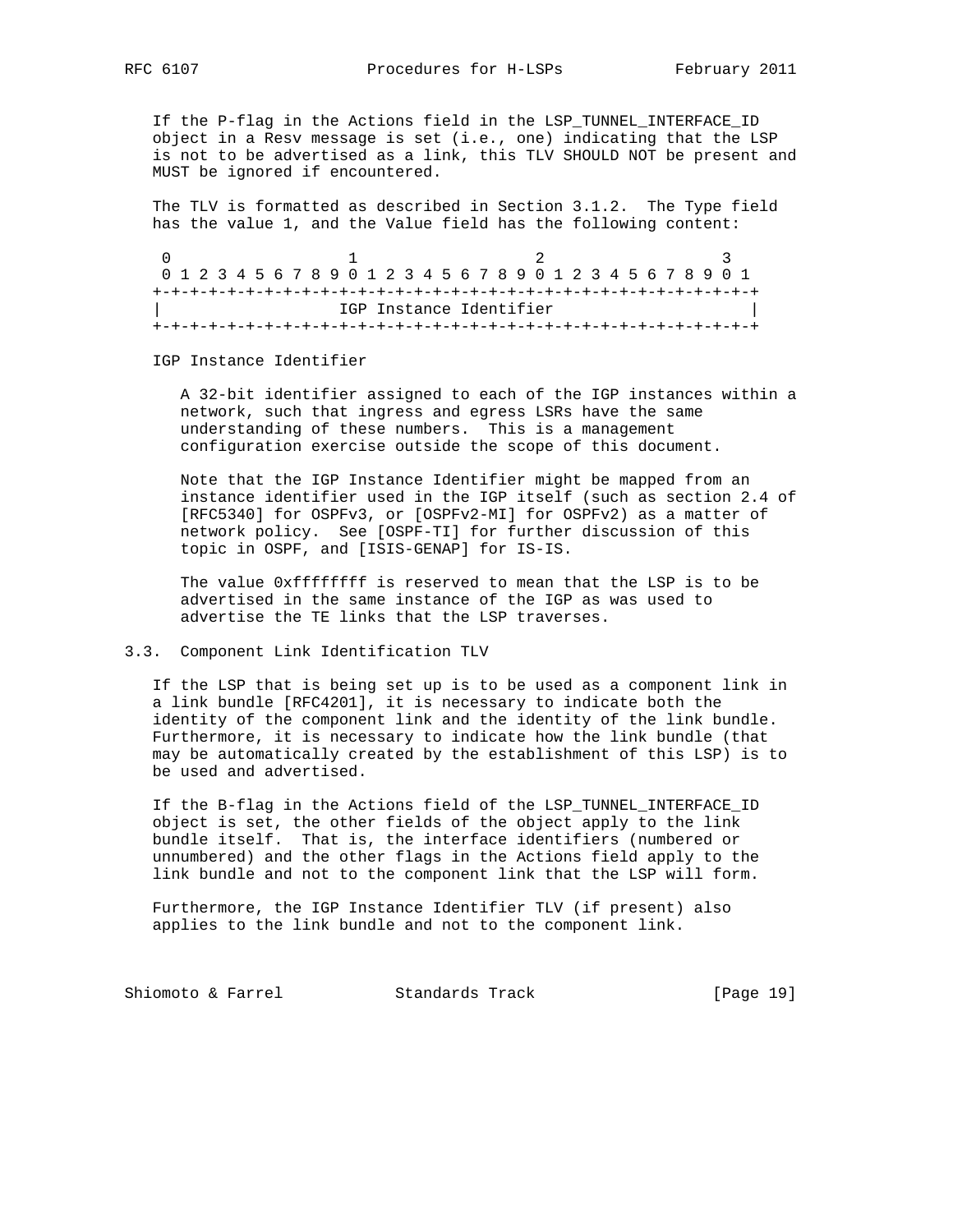In order to exchange the identity of the component link, the Component Link Identifier TLVs are introduced as set out in the next sections. If the B-flag is set in the Actions field of the LSP\_TUNNEL\_INTERFACE\_ID object in the Path message, exactly one of these TLVs MUST be present in the LSP\_TUNNEL\_INTERFACE\_ID object in both the Path and Resv objects.

## 3.3.1. Unnumbered Component Link Identification

 If the component link is to be unnumbered, the Unnumbered Component Link Identifier TLV is used. The TLV is formatted as described in Section 3.1.2. The Type field has the value 2, and the Value field has the following content:

0  $1$  2 3 0 1 2 3 4 5 6 7 8 9 0 1 2 3 4 5 6 7 8 9 0 1 2 3 4 5 6 7 8 9 0 1 +-+-+-+-+-+-+-+-+-+-+-+-+-+-+-+-+-+-+-+-+-+-+-+-+-+-+-+-+-+-+-+-+ Component Link Identifier +-+-+-+-+-+-+-+-+-+-+-+-+-+-+-+-+-+-+-+-+-+-+-+-+-+-+-+-+-+-+-+-+

Component Link Identifier

 Unnumbered identifier that is assigned to this component link within the bundle [RFC4201].

# 3.3.2. IPv4 Numbered Component Link Identification

 If the component link is identified with an IPv4 address, the IPv4 Numbered Component Link Identifier TLV is used. The TLV is formatted as described in Section 3.1.2. The Type field has the value 3, and the Value field has the following content:

| 0 1 2 3 4 5 6 7 8 9 0 1 2 3 4 5 6 7 8 9 0 1 2 3 4 5 6 7 8 9 0 1 |  |  |  |  |  |  |  |  |  |  |  |  |  |  |  |  |  |  |  |  |  |  |
|-----------------------------------------------------------------|--|--|--|--|--|--|--|--|--|--|--|--|--|--|--|--|--|--|--|--|--|--|
|                                                                 |  |  |  |  |  |  |  |  |  |  |  |  |  |  |  |  |  |  |  |  |  |  |
| TPv4 Address                                                    |  |  |  |  |  |  |  |  |  |  |  |  |  |  |  |  |  |  |  |  |  |  |
|                                                                 |  |  |  |  |  |  |  |  |  |  |  |  |  |  |  |  |  |  |  |  |  |  |

IPv4 Address

 The IPv4 address that is assigned to this component link within the bundle.

Shiomoto & Farrel Standards Track [Page 20]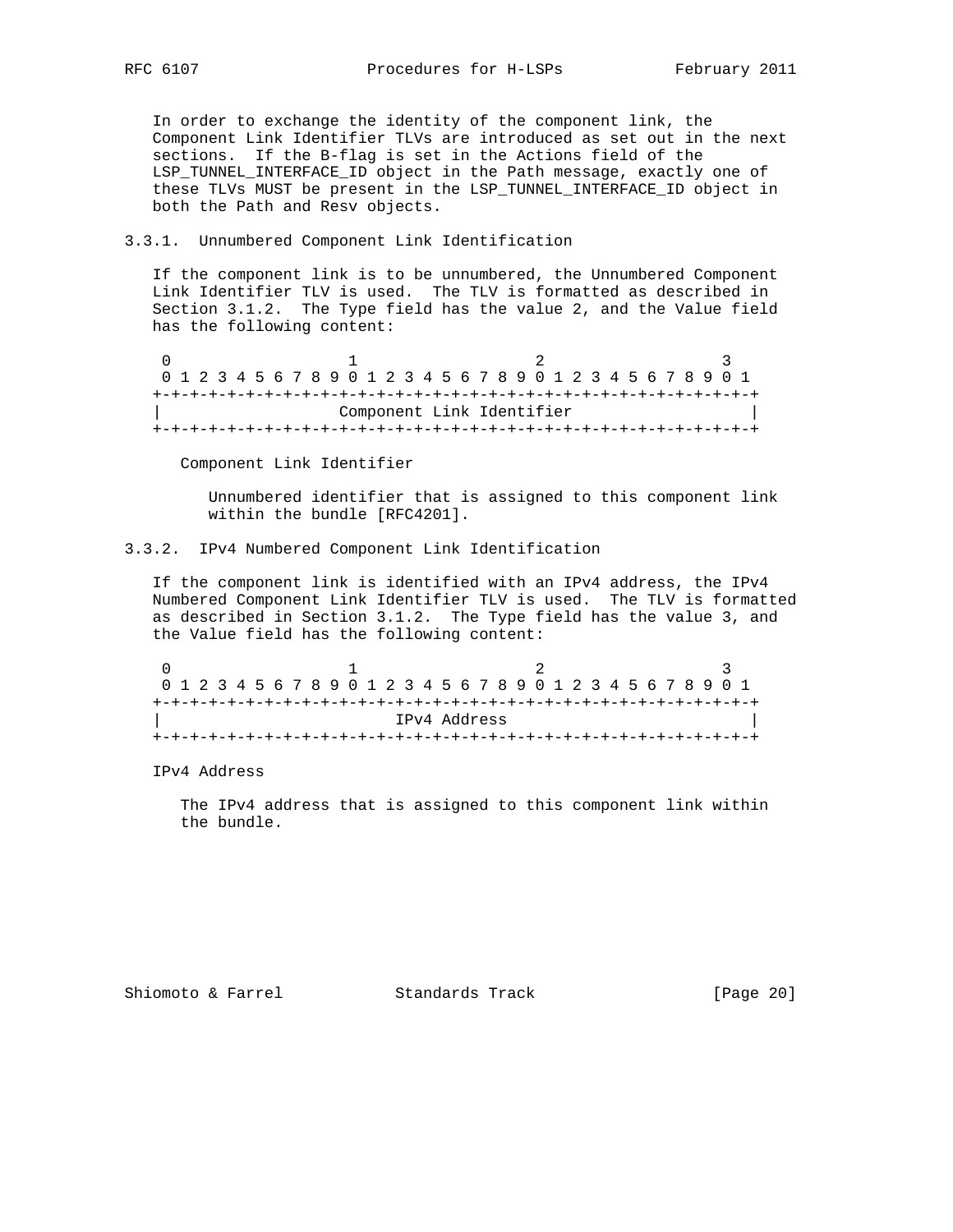# 3.3.3. IPv6 Numbered Component Link Identification

 If the component link is identified with an IPv6 address, the IPv6 Numbered Component Link Identifier TLV is used. The TLV is formatted as described in Section 3.1.2. The Type field has the value 4, and the Value field has the following content:

0  $1$  2 3 0 1 2 3 4 5 6 7 8 9 0 1 2 3 4 5 6 7 8 9 0 1 2 3 4 5 6 7 8 9 0 1 +-+-+-+-+-+-+-+-+-+-+-+-+-+-+-+-+-+-+-+-+-+-+-+-+-+-+-+-+-+-+-+-+ | IPv6 Address | +-+-+-+-+-+-+-+-+-+-+-+-+-+-+-+-+-+-+-+-+-+-+-+-+-+-+-+-+-+-+-+-+ IPv6 Address (continued) +-+-+-+-+-+-+-+-+-+-+-+-+-+-+-+-+-+-+-+-+-+-+-+-+-+-+-+-+-+-+-+-+ | IPv6 Address (continued) | +-+-+-+-+-+-+-+-+-+-+-+-+-+-+-+-+-+-+-+-+-+-+-+-+-+-+-+-+-+-+-+-+ | IPv6 Address (continued) | +-+-+-+-+-+-+-+-+-+-+-+-+-+-+-+-+-+-+-+-+-+-+-+-+-+-+-+-+-+-+-+-+

IPv6 Address

 The IPv6 address that is assigned to this component link within the bundle.

# 3.4. Link State Advertisement

 The ingress and egress of an LSP that is set up using the LSP\_TUNNEL\_INTERFACE\_ID object MUST advertise the LSP as agreed in the parameters of the object.

 Where a TE link is created from the LSP, the TE link SHOULD inherit the TE properties of the LSP as described in [RFC5212], but this process is subject to local and network-wide policy.

 It is possible that an LSP will be used to offer capacity and connectivity to multiple other networks. In this case, multiple instances of the LSP\_TUNNEL\_INTERFACE\_ID object are permitted in the same Path and Resv messages. Each instance MUST have a different IGP Instance Identifier.

 Note, however, that a Path or Resv message MUST NOT contain more than one instance of the LSP\_TUNNEL\_INTERFACE\_ID object with C-Type 1, and if such an object is present, all other instances of the LSP\_TUNNEL\_INTERFACE\_ID object MUST include an IGP Instance Identifier TLV with IGP Instance Identifier set to a value that identifies some other IGP instance (in particular, not the value 0xffffffff).

Shiomoto & Farrel Standards Track [Page 21]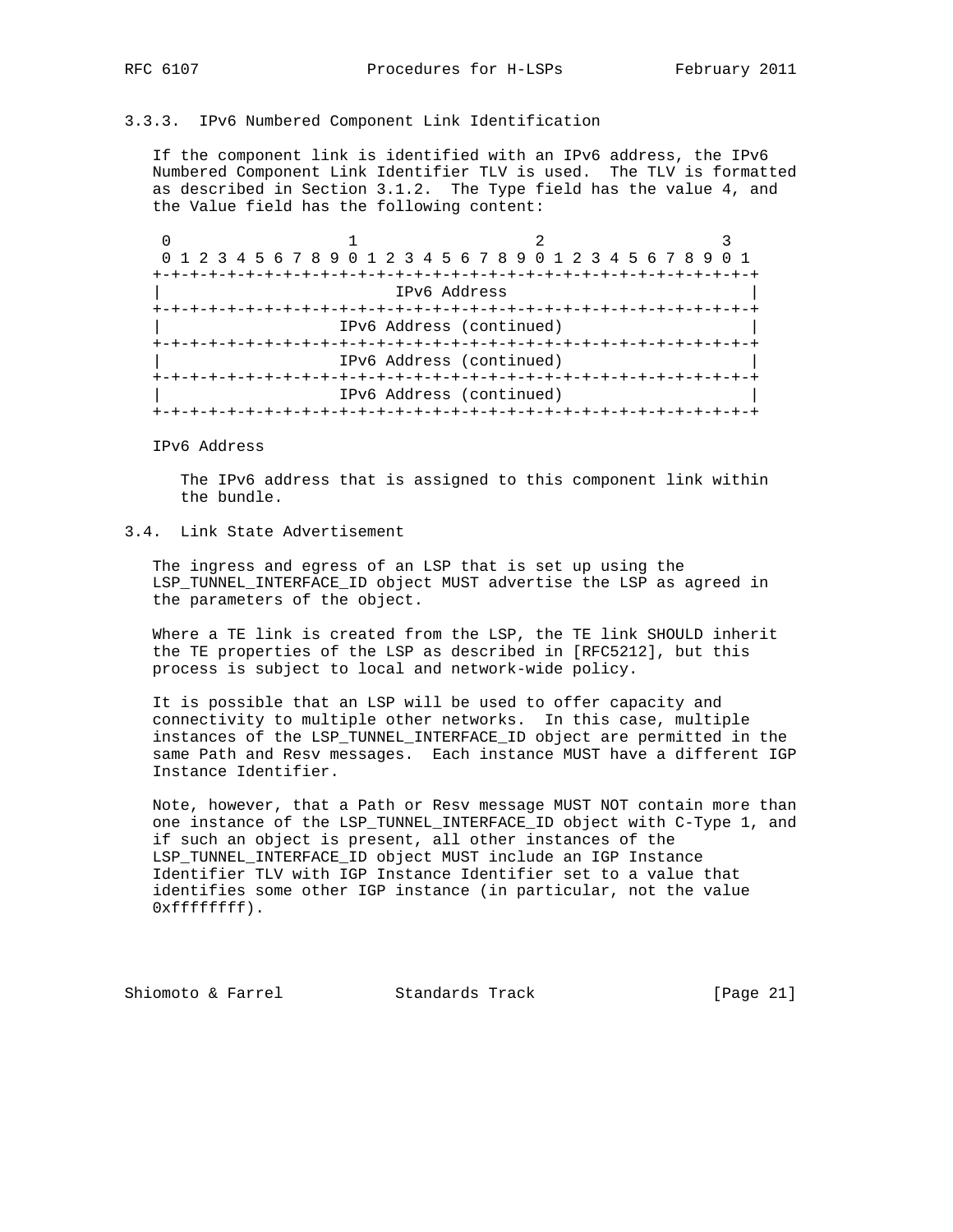If the link created from an LSP is advertised in the same IGP instance as was used to advertise the TE links that the LSP traverses, the addresses for the new link and for the links from which it is built MUST come from the same address space.

 If the link is advertised into another IGP instance, the addresses MAY be drawn from overlapping address spaces such that some addresses have different meanings in each IGP instance.

 In the IGP, the TE Router ID of the ingress LSR is taken from the Tunnel Sender Address in the Sender Template object signaled in the Path message. It is assumed that the ingress LSR knows the TE Router ID of the egress LSR since it has chosen to establish an LSP to that LSR and plans to use the LSP as a TE link.

 The link interface addresses or link interface identifiers for the forward and reverse direction links are taken from the LSP\_TUNNEL\_INTERFACE\_ID object on the Path and Resv messages, respectively.

 When an LSP is torn down through explicit action (a PathTear message or a PathErr message with the Path\_State\_Removed flag set), the ingress and egress LSRs SHOULD withdraw the advertisement of any link that the LSP created and that was previously advertised. The link state advertisement MAY be retained as a virtual link in another layer network according to network-wide policy [PCE-LAYER].

#### 3.5. Message Formats

 [RFC3477] does not state where in the Path message or Resv message the LSP TUNNEL INTERFACE ID object should be placed.

 It is RECOMMENDED that new implementations place the LSP\_TUNNEL\_INTERFACE\_ID objects in the Path message immediately after the SENDER\_TSPEC object, and in the Resv message immediately after the FILTER\_SPEC object.

 All implementations SHOULD be able to handle received messages with objects in any order, as described in [RFC3209].

3.6. Error Cases and Non-Acceptance

 Error cases and non-acceptance of new object variants caused by back level implementations are discussed in Section 3.7.

 An egress LSR that receives an LSP\_TUNNEL\_INTERFACE\_ID object may have cause to reject the parameters carried in the object for a number of reasons as set out below. In all cases, the egress SHOULD

Shiomoto & Farrel Standards Track [Page 22]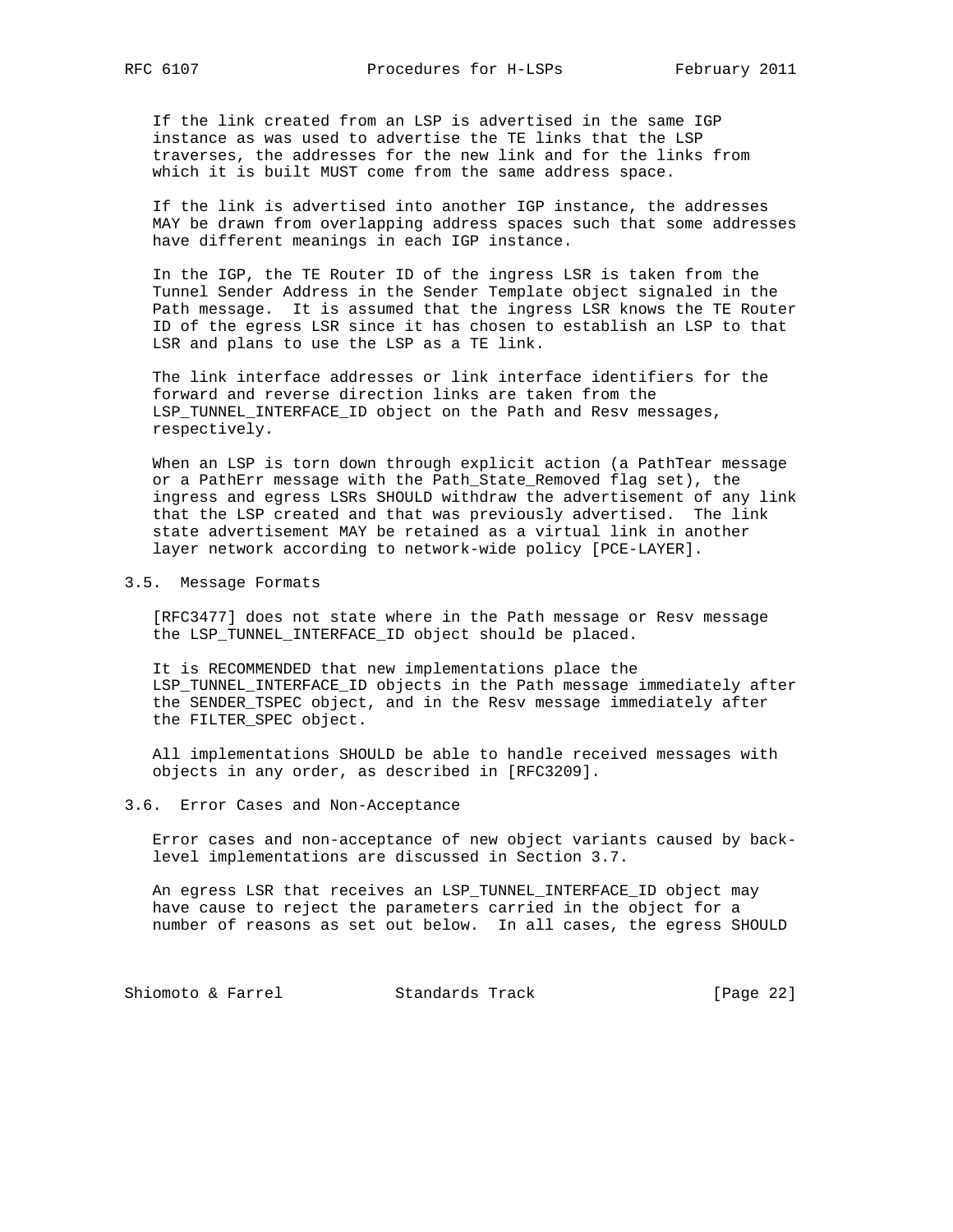respond with a PathErr message with the error code as indicated in the list below. In most cases, the error will arise during LSP setup, no Resv state will exist, and the PathErr will cause Path state to be removed. Where the error arises after the LSP has been successfully set up, the PathErr SHOULD be sent with the Path\_State\_Removed flag [RFC3473] clear so that the LSP remains operational.

 The error cases identified are as follows and are reported using the new error code 'LSP Hierarchy Issue' (code 38) and the error values listed below.

| Error<br>code | Error<br>value | Error-case                                           |
|---------------|----------------|------------------------------------------------------|
| 38            | $\mathbf{1}$   | Link advertisement not supported                     |
| 38            | 2              | Link advertisement not allowed by policy             |
| 38            | 3              | TE link creation not supported                       |
| 38            | 4              | TE link creation not allowed by policy               |
| 38            | 5              | Routing adjacency creation not supported             |
| 38            | 6              | Routing adjacency creation not allowed by policy     |
| 38            | 7              | Bundle creation not supported                        |
| 38            | 8              | Bundle creation not allowed by policy                |
| 38            | 9              | Hierarchical LSP not supported                       |
| 38            | 10             | LSP stitching not supported                          |
| 38            | 11             | Link address type or family not supported            |
| 38            | 12             | IGP instance unknown                                 |
| 38            | 13             | IGP instance advertisement not allowed by policy     |
| 38            | 14             | Component link identifier not valid                  |
| 38            | 15             | Unsupported component link identifier address family |

 When an ingress LSR receives an LSP\_TUNNEL\_INTERFACE\_ID object on a Resv message, it may need to reject it because of the setting of certain parameters in the object. Since these reasons all represent errors rather than mismatches of negotiable parameters, the ingress SHOULD respond with a PathTear to remove the LSP. The ingress MAY use a ResvErr with one of the following error codes, allowing the egress the option to correct the error in a new Resv message, or to tear down the LSP with a PathErr with the Path\_State\_Removed flag set. An ingress that uses the ResvErr MUST take precautions against a protocol loop where the egress responds with the same LSP\_TUNNEL\_INTERFACE\_ID object with the same (or different) issues.

Shiomoto & Farrel Standards Track [Page 23]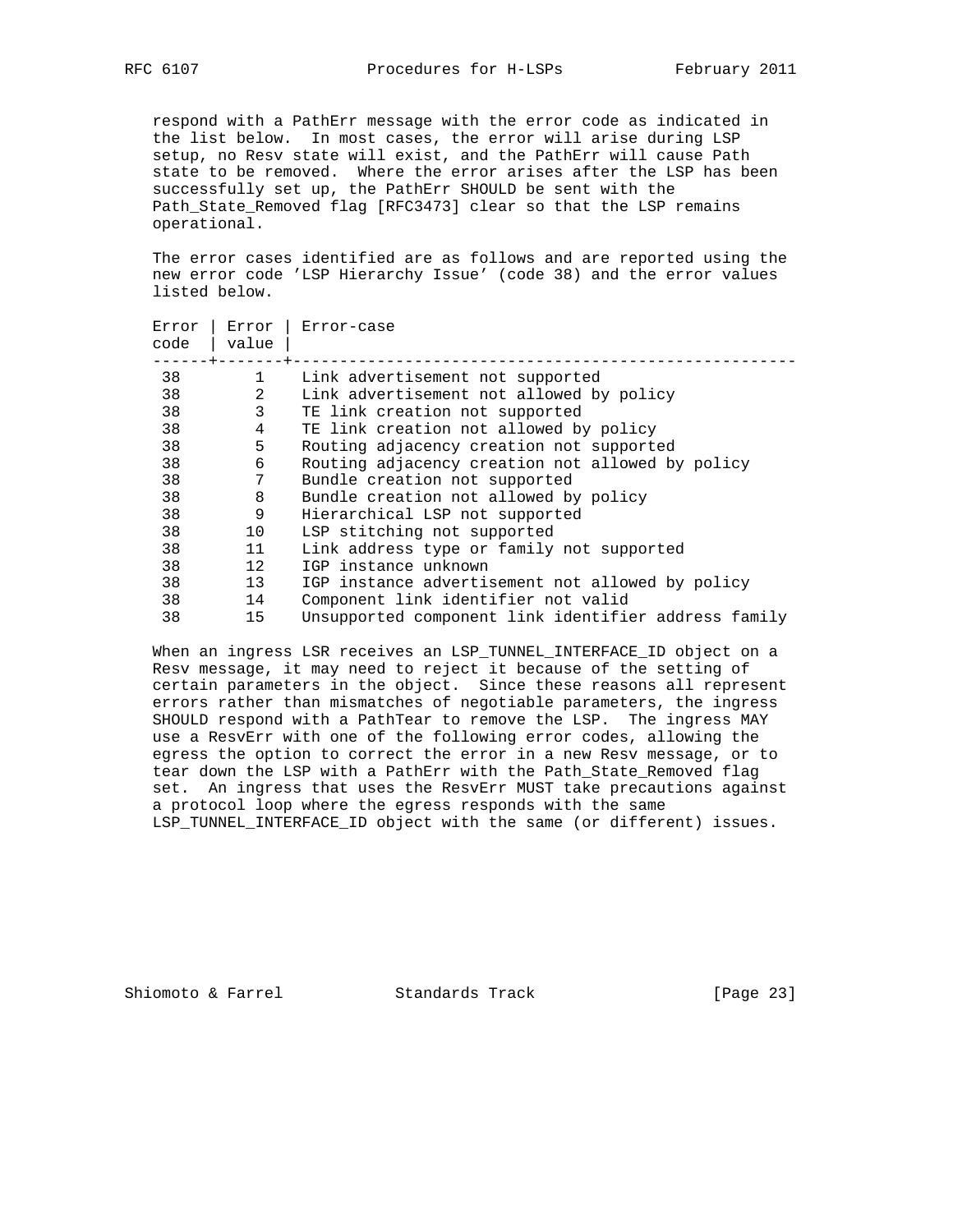| Error<br>code | Error<br>value | Error-case                                           |
|---------------|----------------|------------------------------------------------------|
| 38            |                | Link address type or family not supported            |
| 38            | 14             | Component link identifier not valid                  |
| 38            | 15             | Unsupported component link identifier address family |
| 38            | 16             | Component link identifier missing                    |

#### 3.7. Backward Compatibility

 The LSP\_TUNNEL\_INTERFACE\_ID object defined in [RFC3477] has a class number of 193. According to [RFC2205], this means that a node that does not understand the object SHOULD ignore the object but forward it, unexamined and unmodified. Thus, there are no issues with transit LSRs supporting the pre-existing or new Class Types of this object.

A back-level ingress node will behave as follows:

- It will not issue Path messages containing LSP\_TUNNEL\_INTERFACE\_ID objects with the new Class Types defined in this document.
- It will reject Resv messages containing LSP\_TUNNEL\_INTERFACE\_ID objects with the new Class Types defined in this document as described in [RFC2205]. In any case, such a situation would represent an error by the egress.
- It will continue to use the LSP\_TUNNEL\_INTERFACE\_ID object with Class Type 1 as defined in [RFC3477]. This behavior is supported by back-level egresses and by egresses conforming to this document.
- According to an informal survey, there is no significant deployment of numbered FA establishment following the procedures defined in [RFC4206] and set out in Section 1.3.6 of this document. It is therefore safe to assume that back-level ingress LSRs will not use this mechanism.
- A back-level egress node will behave as follows:
- It will continue to support the LSP\_TUNNEL\_INTERFACE\_ID object with Class Type 1, as defined in [RFC3477], if issued by an ingress.
- It will reject a Path message that carries an LSP\_TUNNEL\_INTERFACE\_ID object with any of the new Class Types defined in this document using the procedures of [RFC2205]. This will inform the ingress that the egress is a back-level LSR.

Shiomoto & Farrel Standards Track [Page 24]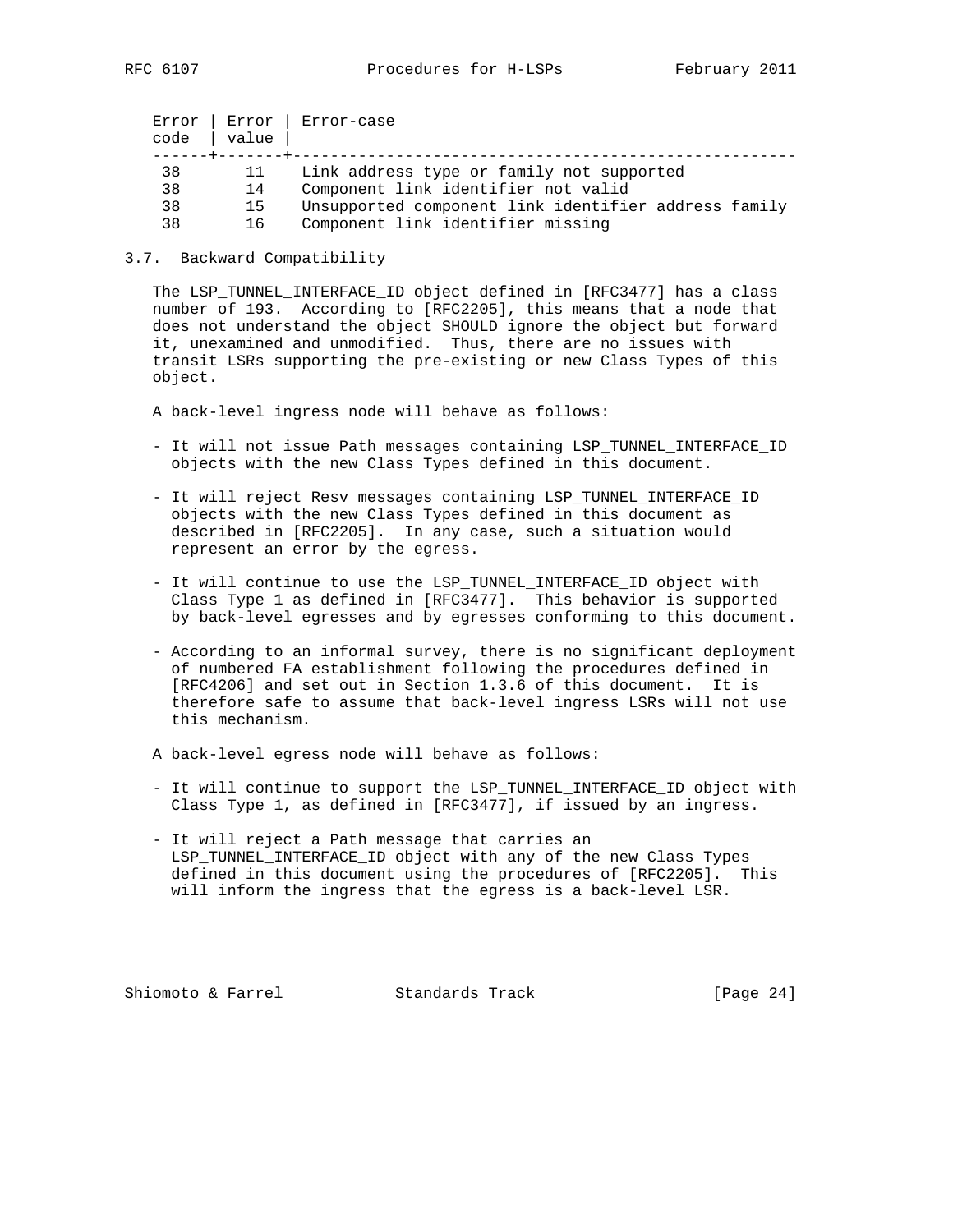- It will not expect to use the procedures for numbered FA establishment defined in [RFC4206] and set out in Section 1.3.6 of

 In summary, the new mechanisms defined in this document do not impact the method to exchange unnumbered FA information described in [RFC3477]. That mechanism can be safely used in combination with the new mechanisms described here and is functionally equivalent to using the new C-Type indicating an unnumbered link with target IGP instance identifier with the Target IGP Instance value set to 0xffffffff.

 The mechanisms in this document obsolete the method to exchange the numbered FA information described in [RFC4206] as described in Section 1.4.6.

4. Security Considerations

this document.

 [RFC3477] points out that one can argue that the use of the extra interface identifier that it provides could make an RSVP message harder to spoof. In that respect, the minor extensions to the protocol made in this document do not constitute an additional security risk, but could also be said to improve security.

 It should be noted that the ability of an ingress LSR to request that an egress LSR advertise an LSP as a TE link MUST be subject to appropriate policy checks at the egress LSR. That is, the egress LSR MUST NOT automatically accept the word of the ingress unless it is configured with such a policy.

 Further details of security for MPLS-TE and GMPLS can be found in [RFC5920].

- 5. IANA Considerations
- 5.1. New Class Types

 IANA maintains a registry of RSVP parameters called "Resource Reservation Protocol (RSVP) Parameters" with a sub-registry called "Class Names, Class Numbers, and Class Types". There is an entry in this registry for the LSP\_TUNNEL\_INTERFACE\_ID object defined in [RFC3477] with one Class Type defined.

 IANA has allocated three new Class Types for this object as defined in Sections 3.1.2, 3.1.3, and 3.1.4 as follows:

Shiomoto & Farrel Standards Track [Page 25]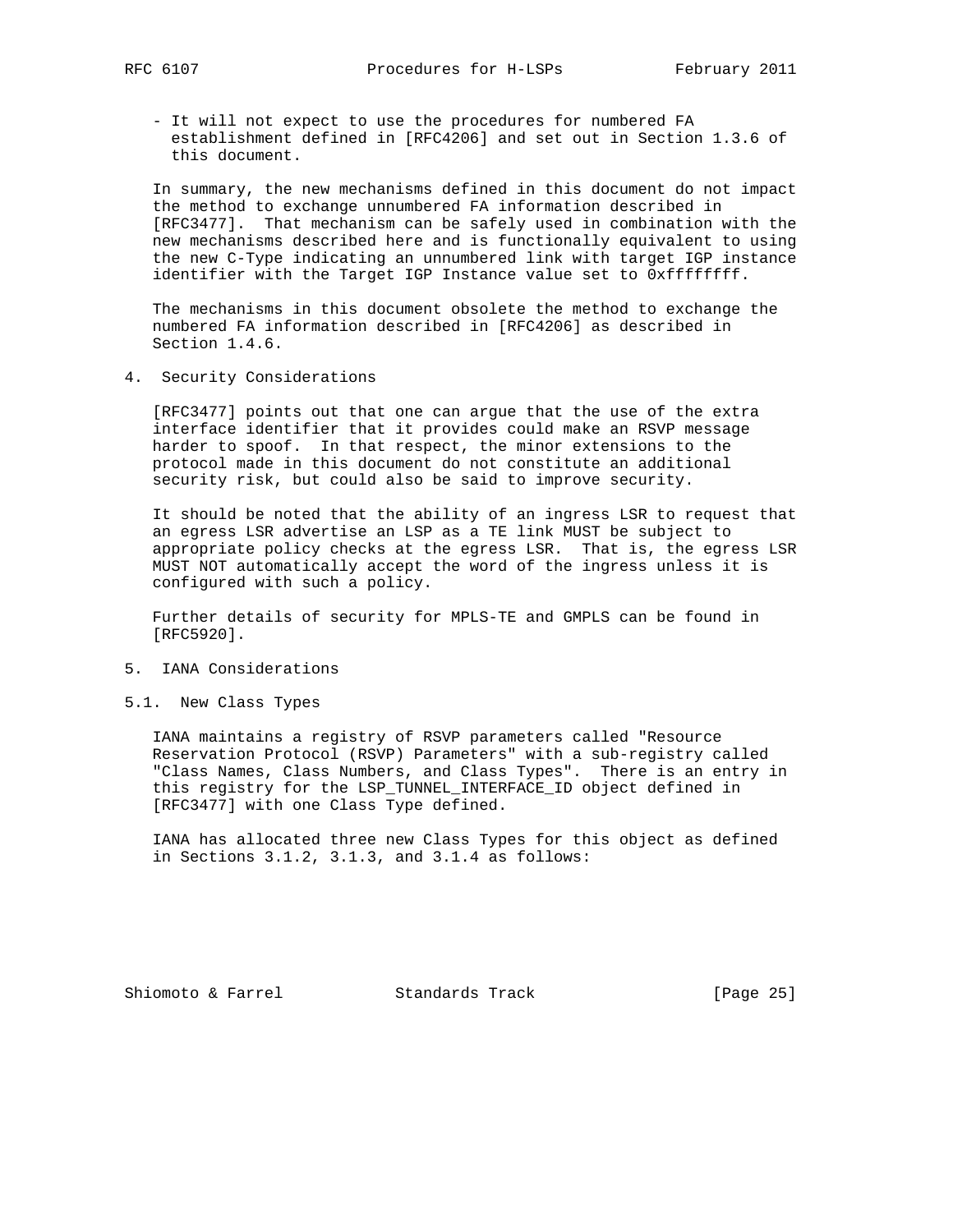C-Type Meaning Reference --------------------------------------------------------------- 2 IPv4 interface identifier with target [RFC6107] 3 IPv6 interface identifier with target [RFC6107] 4 Unnumbered interface with target [RFC6107]

5.2. Hierarchy Actions

 Section 3.1.2 defines an 8-bit flags field in the LSP TUNNEL INTERFACE ID object. IANA has created a new sub-registry of the "Generalized Multi-Protocol Label Switching (GMPLS) Signaling Parameters" registry called the "Hierarchy Actions" sub-registry as follows:

 Registry Name: Hierarchy Actions Reference: [RFC6107] Registration Procedures: Standards Action

Registry:

|         | Bit Number Hex Value | Name                    | Reference |
|---------|----------------------|-------------------------|-----------|
|         |                      |                         |           |
| $0 - 2$ |                      | Unassigned              |           |
| 3       | 0x10                 | Hierarchy/stitching (H) | [RFC6107] |
| 4       | $0 \times 08$        | Bundle (B)              | [RFC6107] |
| 5       | $0 \times 04$        | Routing adjacency (R)   | [RFC6107] |
| 6       | 0x02                 | TE link (T)             | [RFC6107] |
|         | 0x01                 | Private (P)             | [RFC6107] |

5.3. New Error Codes and Error Values

 IANA maintains a registry of RSVP error codes and error values as the "Error Codes and Globally-Defined Error Value Sub-Codes" sub-registry of the "Resource Reservation Protocol (RSVP) Parameters" registry.

 IANA has defined a new error code with value 38 as below (see also Section 3.6).

Error Code Meaning

38 LSP Hierarchy Issue [RFC6107]

 IANA has listed the following error values for this error code (see also Section 3.6).

Shiomoto & Farrel Standards Track [Page 26]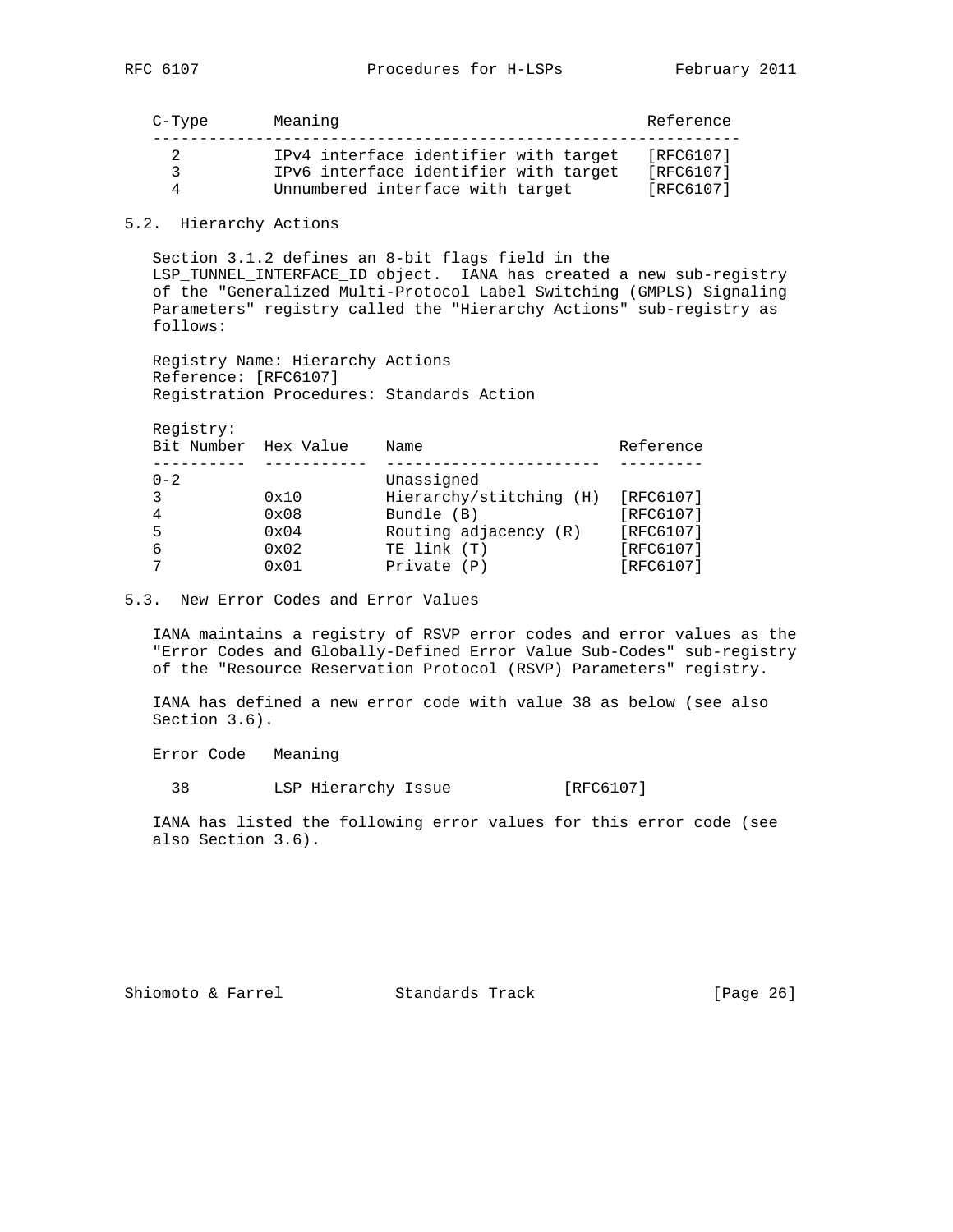This Error Code has the following globally-defined Error Value sub-codes:

|  | 1 = Link advertisement not supported                  | [RFC6107] |
|--|-------------------------------------------------------|-----------|
|  | 2 = Link advertisement not allowed by policy          | [RFC6107] |
|  | 3 = TE link creation not supported                    | [RFC6107] |
|  | 4 = TE link creation not allowed by policy            | [RFC6107] |
|  | 5 = Routing adjacency creation not supported          | [RFC6107] |
|  | 6 = Routing adjacency creation not allowed by policy  | [RFC6107] |
|  | 7 = Bundle creation not supported                     | [RFC6107] |
|  | 8 = Bundle creation not allowed by policy             | [RFC6107] |
|  | 9 = Hierarchical LSP not supported                    | [RFC6107] |
|  | 10 = LSP stitching not supported                      | [RFC6107] |
|  | 11 = Link address type or family not supported        | [RFC6107] |
|  | $12 = IGP$ instance unknown                           | [RFC6107] |
|  | 13 = IGP instance advertisement not allowed by policy | [RFC6107] |
|  | 14 = Component link identifier not valid              | [RFC6107] |
|  | 15 = Unsupported component link identifier address    | [RFC6107] |
|  | family                                                |           |
|  | 16 = Component link identifier missing                | [RFC6107] |
|  |                                                       |           |

#### 6. Acknowledgements

 The authors would like to thank Lou Berger, Deborah Brungard, John Drake, Yakov Rekhter, Igor Bryskin, and Lucy Yong for their valuable discussions and comments.

- 7. References
- 7.1. Normative References
	- [RFC2119] Bradner, S., "Key words for use in RFCs to Indicate Requirement Levels", BCP 14, RFC 2119, March 1997.
	- [RFC2205] Braden, R., Ed., Zhang, L., Berson, S., Herzog, S., and S. Jamin, "Resource ReSerVation Protocol (RSVP) -- Version 1 Functional Specification", RFC 2205, September 1997.
	- [RFC3031] Rosen, E., Viswanathan, A., and R. Callon, "Multiprotocol Label Switching Architecture", RFC 3031, January 2001.
	- [RFC3209] Awduche, D., Berger, L., Gan, D., Li, T., Srinivasan, V., and G. Swallow, "RSVP-TE: Extensions to RSVP for LSP Tunnels", RFC 3209, December 2001.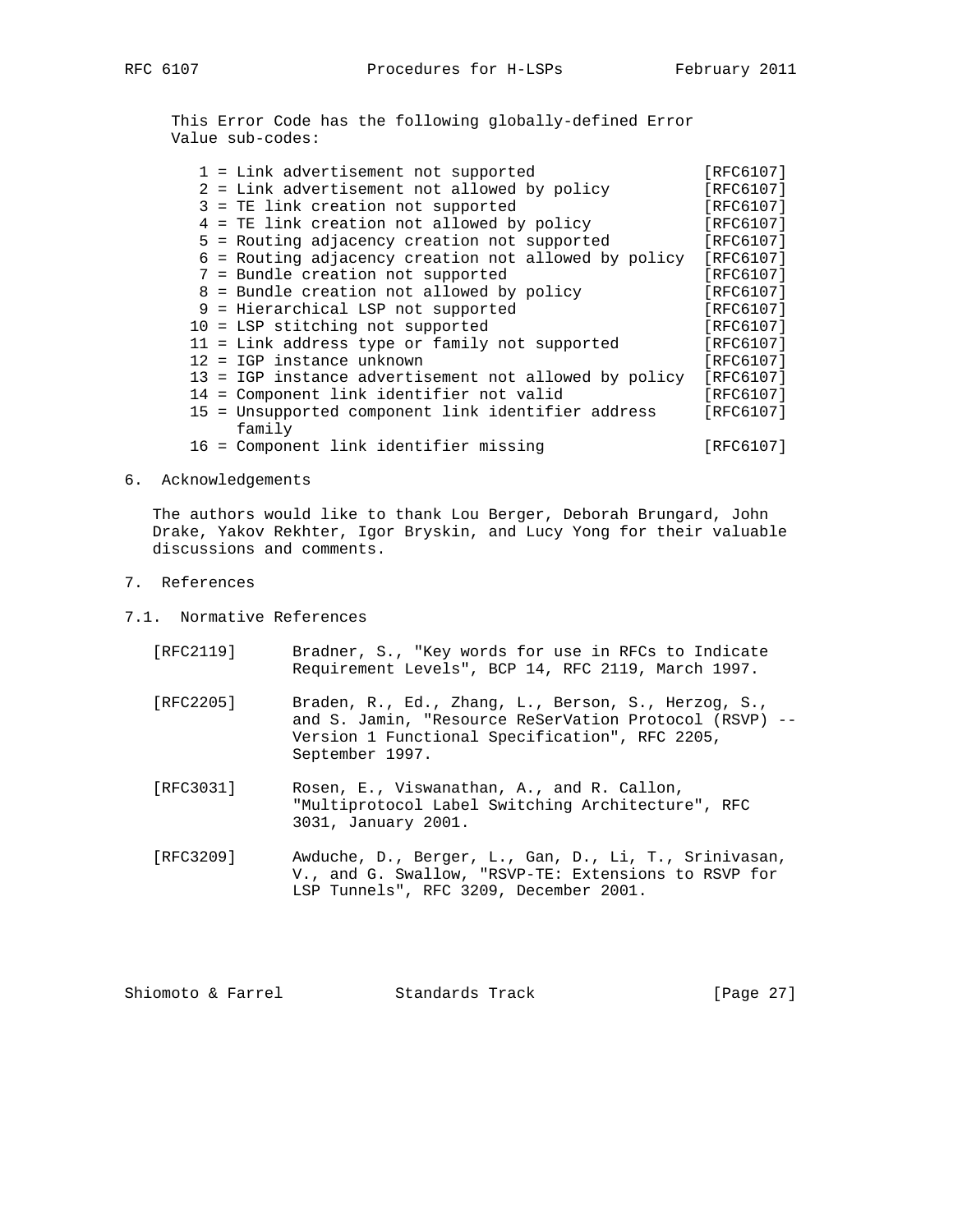- [RFC3473] Berger, L., Ed., "Generalized Multi-Protocol Label Switching (GMPLS) Signaling Resource ReserVation Protocol-Traffic Engineering (RSVP-TE) Extensions", RFC 3473, January 2003.
- [RFC3477] Kompella, K. and Y. Rekhter, "Signalling Unnumbered Links in Resource ReSerVation Protocol - Traffic Engineering (RSVP-TE)", RFC 3477, January 2003.
- [RFC4201] Kompella, K., Rekhter, Y., and L. Berger, "Link Bundling in MPLS Traffic Engineering (TE)", RFC 4201, October 2005.
- [RFC4206] Kompella, K. and Y. Rekhter, "Label Switched Paths (LSP) Hierarchy with Generalized Multi-Protocol Label Switching (GMPLS) Traffic Engineering (TE)", RFC 4206, October 2005.
- [RFC5150] Ayyangar, A., Kompella, K., Vasseur, JP., and A. Farrel, "Label Switched Path Stitching with Generalized Multiprotocol Label Switching Traffic Engineering (GMPLS TE)", RFC 5150, February 2008.
- 7.2. Informative References
	- [RFC1195] Callon, R., "Use of OSI IS-IS for routing in TCP/IP and dual environments", RFC 1195, December 1990.
	- [RFC1256] Deering, S., Ed., "ICMP Router Discovery Messages", RFC 1256, September 1991.
	- [RFC2328] Moy, J., "OSPF Version 2", STD 54, RFC 2328, April 1998.
	- [RFC3630] Katz, D., Kompella, K., and D. Yeung, "Traffic Engineering (TE) Extensions to OSPF Version 2", RFC 3630, September 2003.
	- [RFC4202] Kompella, K., Ed., and Y. Rekhter, Ed., "Routing Extensions in Support of Generalized Multi-Protocol Label Switching (GMPLS)", RFC 4202, October 2005.
	- [RFC4203] Kompella, K., Ed., and Y. Rekhter, Ed., "OSPF Extensions in Support of Generalized Multi-Protocol Label Switching (GMPLS)", RFC 4203, October 2005.

Shiomoto & Farrel **Standards Track** [Page 28]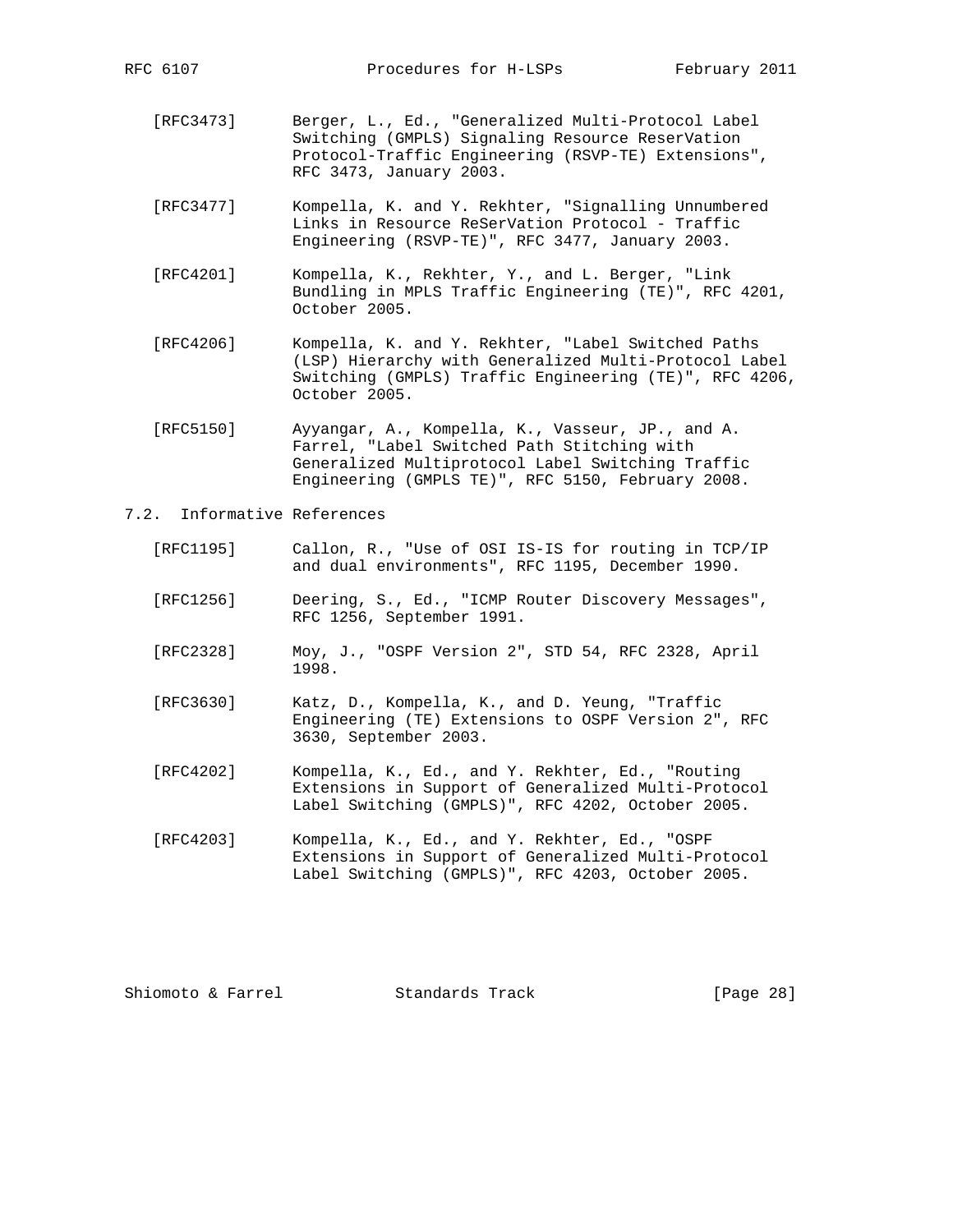- [RFC5212] Shiomoto, K., Papadimitriou, D., Le Roux, JL., Vigoureux, M., and D. Brungard, "Requirements for GMPLS-Based Multi-Region and Multi-Layer Networks (MRN/MLN)", RFC 5212, July 2008.
- [RFC5305] Li, T. and H. Smit, "IS-IS Extensions for Traffic Engineering", RFC 5305, October 2008.
- [RFC5307] Kompella, K., Ed., and Y. Rekhter, Ed., "IS-IS Extensions in Support of Generalized Multi-Protocol Label Switching (GMPLS)", RFC 5307, October 2008.
- [RFC5308] Hopps, C., "Routing IPv6 with IS-IS", RFC 5308, October 2008.
- [RFC5329] Ishiguro, K., Manral, V., Davey, A., and A. Lindem, Ed., "Traffic Engineering Extensions to OSPF Version 3", RFC 5329, September 2008.
- [RFC5340] Coltun, R., Ferguson, D., Moy, J., and A. Lindem, "OSPF for IPv6", RFC 5340, July 2008.
- [RFC5920] Fang, L., Ed., "Security Framework for MPLS and GMPLS Networks", RFC 5920, July 2010.
- [ISIS-GENAP] Ginsberg, L., Previdi, S., and M. Shand, "Advertising Generic Information in IS-IS", Work in Progress, November 2010.
- [ISIS-IPV6-TE] Harrison, J., Berger, J., and M. Bartlett, "IPv6 Traffic Engineering in IS-IS", Work in Progress, September 2010.
- [OSPF-TI] Lindem, A., Roy, A., and S. Mirtorabi, "OSPF Transport Instance Extensions", Work in Progress, October 2010.
- [OSPFv2-MI] Lindem, A., Roy, A., and S. Mirtorabi, "OSPF Multi- Instance Extensions", Work in Progress, October 2010.
- [PCE-LAYER] Takeda, T., Ed., and A. Farrel, "PCC-PCE Communication and PCE Discovery Requirements for Inter-Layer Traffic Engineering", Work in Progress, December 2010.

Shiomoto & Farrel **Standards Track** [Page 29]